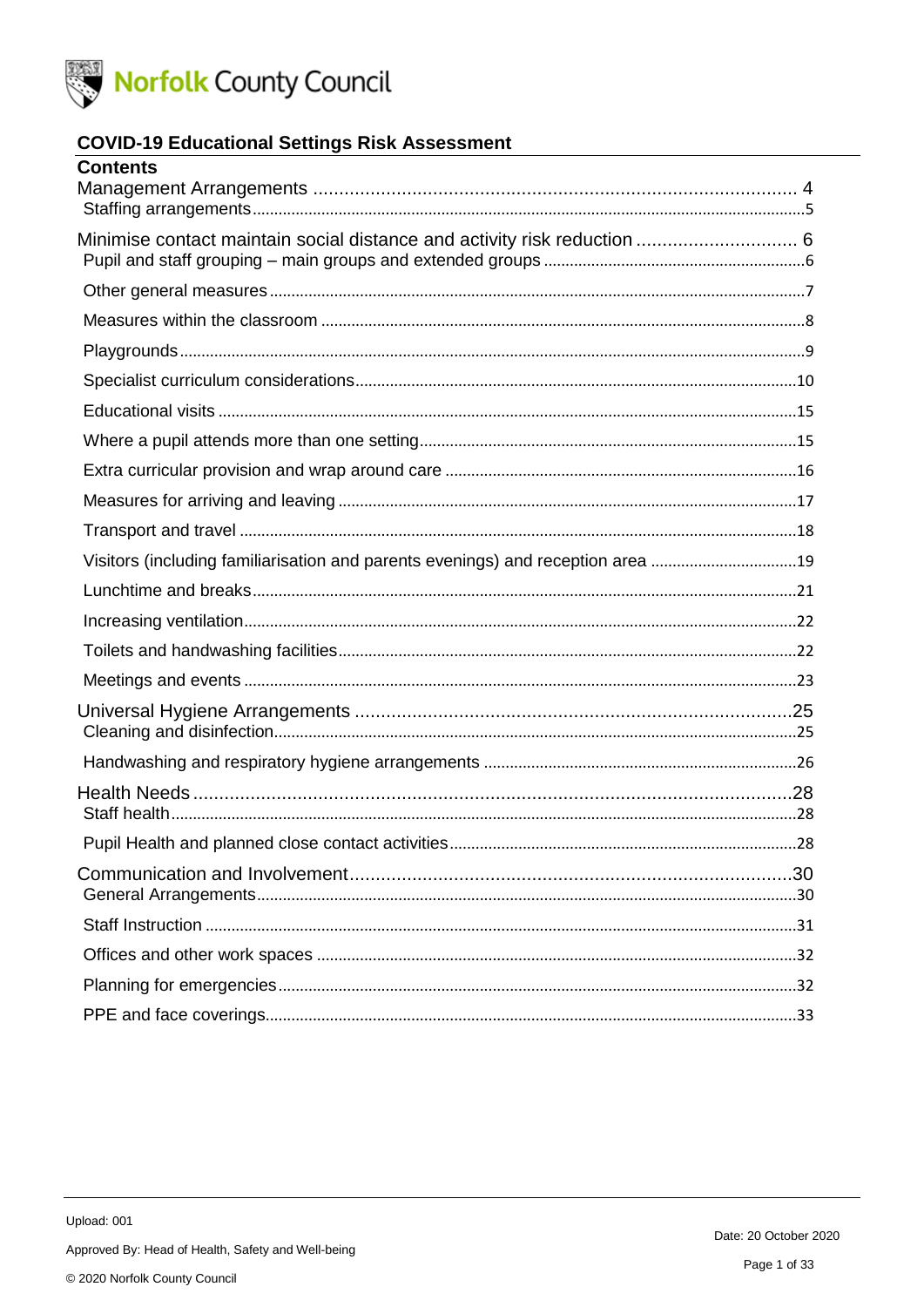

The health, safety and well-being of all staff and pupils is of utmost importance to us. This risk assessment template has been provided to support educational settings to ensure they are acting in line with the COVID-19 – Compliance code for all educational settings.

This template only covers the control measures needed to manage the risks presented by COVID-19. The measures relate to all the persons who may be affected at your setting staff, pupils and visitors. Settings are required to review the identified control measures and describe how they are implementing these in the notes box. Where a control measure does not apply to your setting you can delete the line or enter NA. You may need to add additional control measures specific to your setting, additional space is provided at the end of the form for this purpose.

By implementing all of the controls you will be reducing the risk as far as is possible, in line with the community risk level.

The controls identified below are designed to manage the risks relating to:

- Positive cases bringing COVID-19 into the setting
- Exposure to numerous people while in the setting increasing transmission risk
- Direct person to person transmission
- Surface transmission including through the use of equipment
- Staff and pupil health increasing the risk of transmission (separate risk assessments are available for staff at increased risk)
- Staff and pupil mental health and well-being due to anxiety or increased pressure
- Educational visits increasing the risk of contact with others and therefore transmission
- Extra curricular activities increasing the risk of transmission with others and therefore transmission
- Lack of awareness of the control measures and requirements (the need for information, instruction and training)

Please note: all COVID-19 guidance is available through HR InfoSpace and Norfolk Schools

The risk assessment should be reviewed prior to any stage of extension of operation e.g. increasing pupil numbers, extending curriculum activities, opening up facilities or planning events.

For ease of reference, changes that are made to this document are detailed below:

| Date of change              | Section, Page and Change                               |
|-----------------------------|--------------------------------------------------------|
| 12-05-2020                  | Whole revised document please read.                    |
| 18-05-2020 to<br>01-07-2020 | Various minor amendments to reflect government changes |
| 13-07-2020                  | <b>Updated for September Term</b>                      |
| 17-07-2020                  | Clarification amendments following feedback            |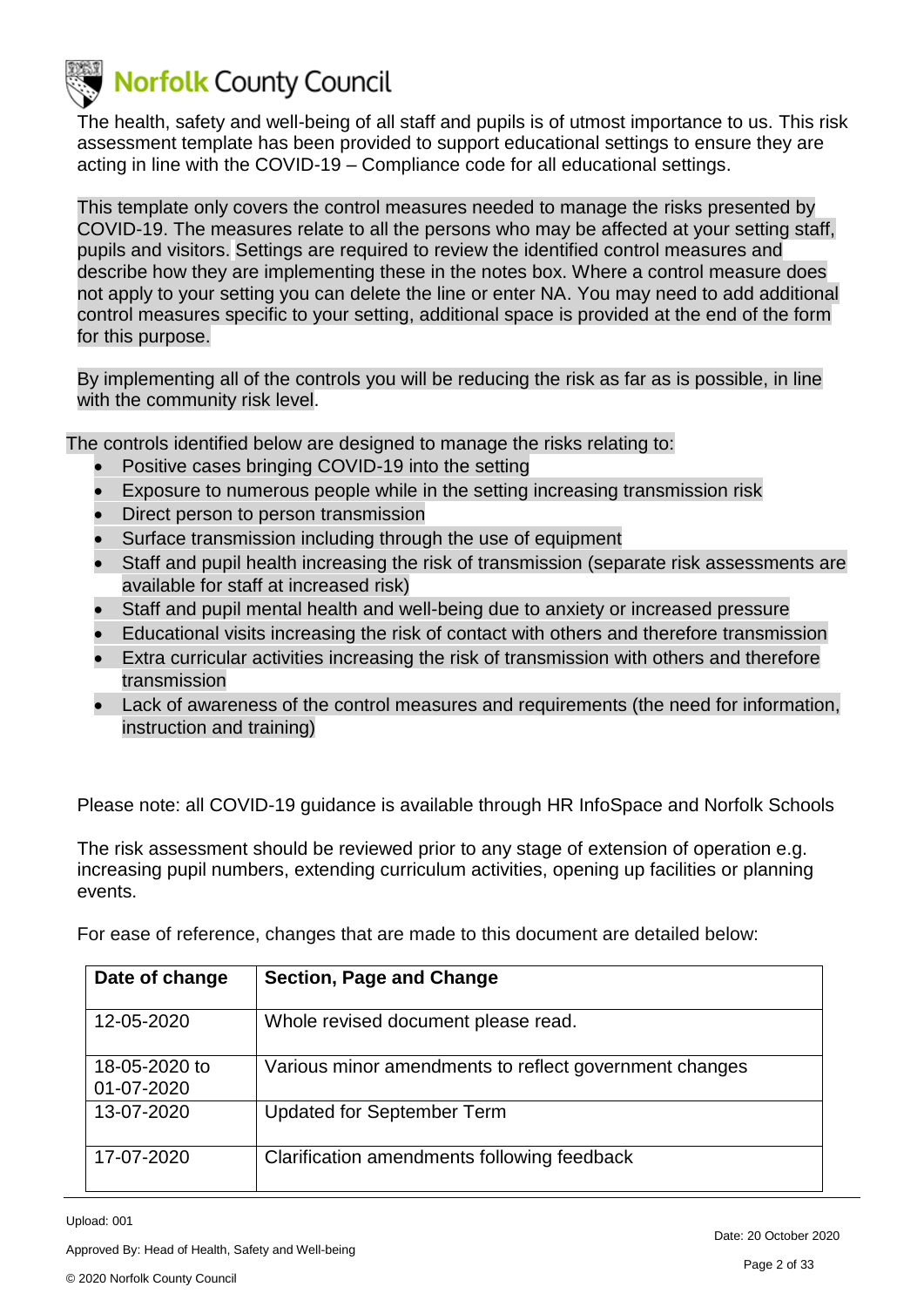

| 24-07-2020 | Reference to swimming pools risk assessment                                                                                                                                                                                                                                                                                                                                                                                                                                                                                                                                                                                                                                                                                                                                                                                                                                             |
|------------|-----------------------------------------------------------------------------------------------------------------------------------------------------------------------------------------------------------------------------------------------------------------------------------------------------------------------------------------------------------------------------------------------------------------------------------------------------------------------------------------------------------------------------------------------------------------------------------------------------------------------------------------------------------------------------------------------------------------------------------------------------------------------------------------------------------------------------------------------------------------------------------------|
| 07-08-2020 | Minor updates to wording                                                                                                                                                                                                                                                                                                                                                                                                                                                                                                                                                                                                                                                                                                                                                                                                                                                                |
| 21-08-2020 | COVID-19 Secure contractor arrangements<br>updated Music and Drama<br>New links to CLEAPSS guidance<br>Supervised toothbrushing programmes<br>New information for spaces without direct outside air                                                                                                                                                                                                                                                                                                                                                                                                                                                                                                                                                                                                                                                                                     |
| 27-09-2020 | Contractors are aware of schools' expectations in advance of<br>making a site visit<br>Peripatetic teachers and invigilators added to staffing<br>arrangements<br>Additional information for where resources are taken home.<br>Reference to updated COVID-19 Cleaning and Disinfection<br>supplementary checklist<br>Updated Music, dance and drama<br><b>Updated Physical Activity</b><br>Updated Extra curricular provision to include wraparound care and<br>Autumn Exams Checklist completed<br>Updated Public and School transport.<br>Visitor section updated to including familiarisation and parents<br>evenings<br>Hand hygiene update to confirm that where hand washing is<br>carried out, running water must be used.<br>Parent communications updated regarding external wraparound<br>care and extra curricular providers where necessary.<br>First aid section updated. |
| 20/10/20   | Updated completion guidance<br>Separated out management planning information into a new<br>checklist<br>Changed wording from local lockdown to new alert level<br>terminology<br>Updated shielding for pupils information to reflect new alert level<br>advice.<br>Updated information on temporary staffing<br>Updated information on performing arts                                                                                                                                                                                                                                                                                                                                                                                                                                                                                                                                  |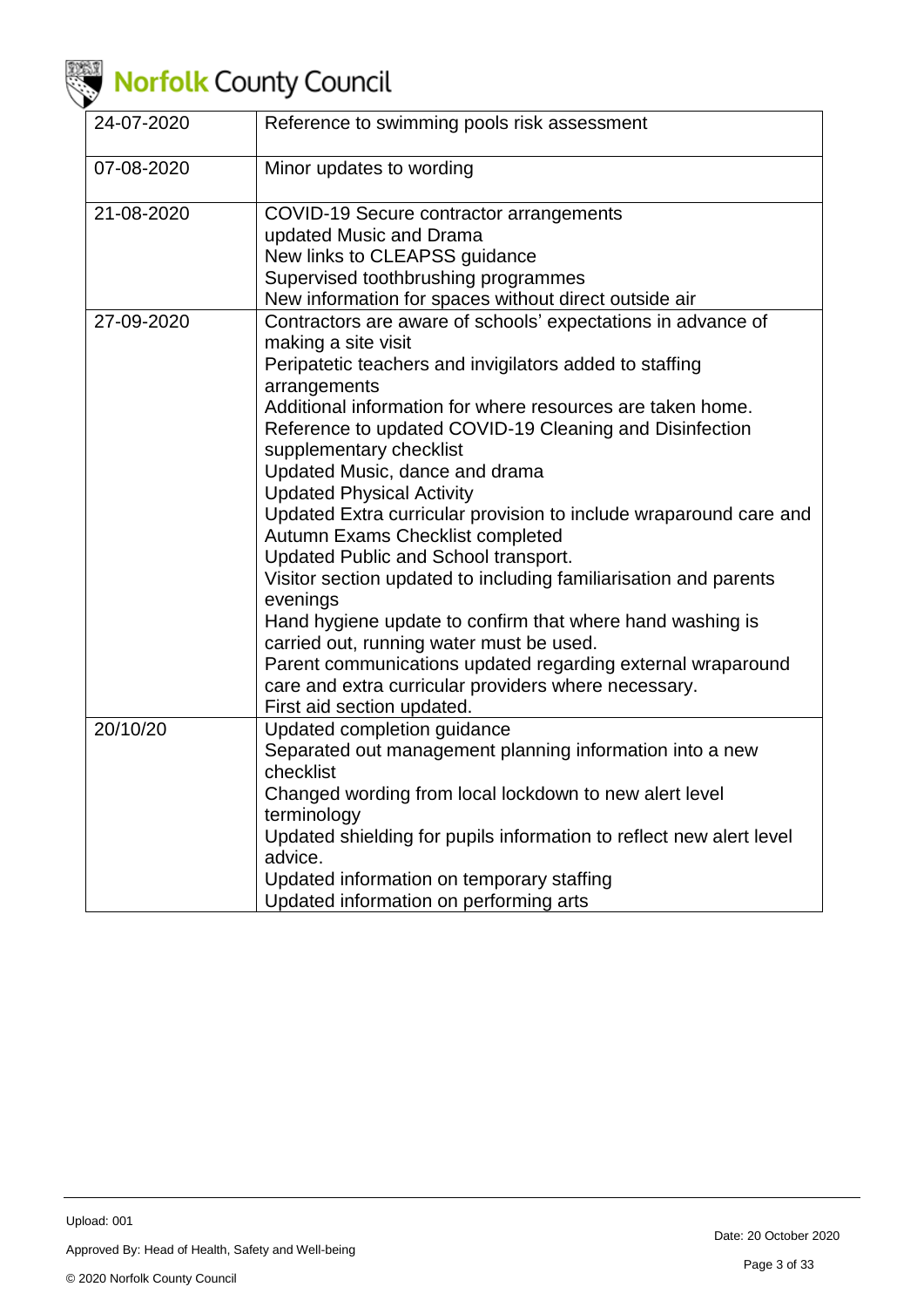

| Setting/Premises:               | Glade Academy                                                                        |                                       |
|---------------------------------|--------------------------------------------------------------------------------------|---------------------------------------|
| Location:                       | Knappers Way, Brandon                                                                |                                       |
| <b>Assessment Date:</b>         | 5.01.21.                                                                             | <b>Last Review Date:</b><br>25.02.22. |
| <b>Assessment completed by:</b> | Tracey McCarthy (and reviewed with opportunity to comment by all other school staff) |                                       |

Please describe how you have met with the required control measures in the "Notes and Further Information" column.

Areas which are not applicable to our school setting are greyed out.

Areas which are applicable to our school setting, but do not currently need to be addressed due to the level of covid risk currently being worked with and current government expectations are populated with historic information, but are also greyed out.

### **Management Arrangements**

<span id="page-3-0"></span>

|            | Control measures                                                 | Yes/no/    | How? Notes and further information | Date         |
|------------|------------------------------------------------------------------|------------|------------------------------------|--------------|
| Item       |                                                                  | not        |                                    | required and |
|            |                                                                  | applicable |                                    | completed    |
|            | Management planning has been undertaken following the management | Yes        | Reviewed in fortnightly Leadership | Every        |
| General    | planning checklist and compliance code                           |            | Meeting.                           | fortnight as |
| management |                                                                  |            |                                    | outlined in  |
| planning   |                                                                  |            |                                    | the          |
|            |                                                                  |            |                                    | monitoring   |
|            |                                                                  |            |                                    | diary        |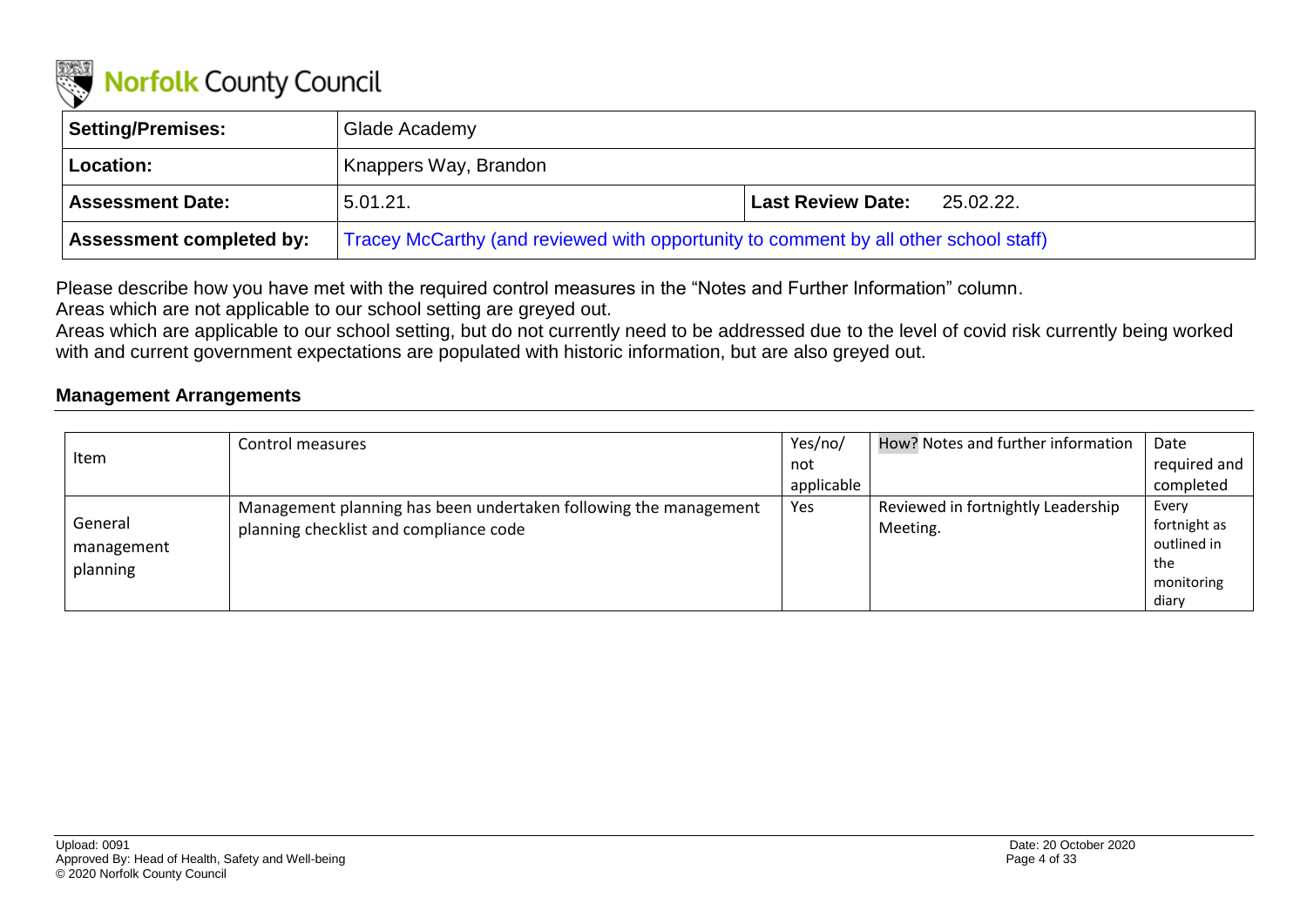

### *Staffing arrangements*

<span id="page-4-0"></span>

| <b>Staffing levels</b>         | Temporary staff, peripatetic teachers, invigilators, external specialist support<br>staff and specialist coaches work is arranged where possible so that:<br>The number of such staff are kept as low and consistent as possible<br>They are assigned to consistent groups in the same way as permanent<br>staff are to limit the number of children they interact with (coaching<br>timetables have been rearranged to longer rotas than normal where<br>necessary)<br>They have minimal contact with, and maintain 2m distance from,<br>$\bullet$<br>permanent staff.<br>Teaching staff breaks are organised in a way that avoids staff covering for<br>a different group | No longer appropriate        |                                                                                                                                                                                                                                                                                                                                                                                                                          |                                                   |
|--------------------------------|-----------------------------------------------------------------------------------------------------------------------------------------------------------------------------------------------------------------------------------------------------------------------------------------------------------------------------------------------------------------------------------------------------------------------------------------------------------------------------------------------------------------------------------------------------------------------------------------------------------------------------------------------------------------------------|------------------------------|--------------------------------------------------------------------------------------------------------------------------------------------------------------------------------------------------------------------------------------------------------------------------------------------------------------------------------------------------------------------------------------------------------------------------|---------------------------------------------------|
|                                | Consistent working arrangements are applied to ITT trainees.                                                                                                                                                                                                                                                                                                                                                                                                                                                                                                                                                                                                                | NA.                          |                                                                                                                                                                                                                                                                                                                                                                                                                          |                                                   |
|                                | Where teachers and other staff need to operate across different classes<br>and year groups in order to facilitate the delivery of the school timetable,<br>they are assigned consistently in line with wider principles of bubbles as<br>much as possible.<br>Wherever bubbles are compromised as a result of timetable, curriculum<br>or other delivery needs the setting ensures scrupulous compliance with<br>all of the required infection control measures.<br>Where volunteers are used the same staff principles are applied.                                                                                                                                        | No longer appropriate        |                                                                                                                                                                                                                                                                                                                                                                                                                          |                                                   |
| Premises and<br>cleaning staff | The principles of distancing and hygiene are in place for normal premises<br>management activities.                                                                                                                                                                                                                                                                                                                                                                                                                                                                                                                                                                         | Yes                          | TM met with site management team in June<br>2020 to ensure that all staff understood<br>requirements - written information was also<br>given to the site management team. The site<br>manager and office staff know that we do<br>not have contractors etc. on site at the same<br>time as children and the majority of staff<br>(between 8.30am and 3.30pm) unless it is an<br>emergency situation which warrants this. | 25.11.21.<br>To be<br>reviewed at<br>Easter 2022. |
|                                | Activities are scheduled to avoid times where pupils and staff are using<br>the same areas.                                                                                                                                                                                                                                                                                                                                                                                                                                                                                                                                                                                 | No longer<br>appropria<br>te |                                                                                                                                                                                                                                                                                                                                                                                                                          |                                                   |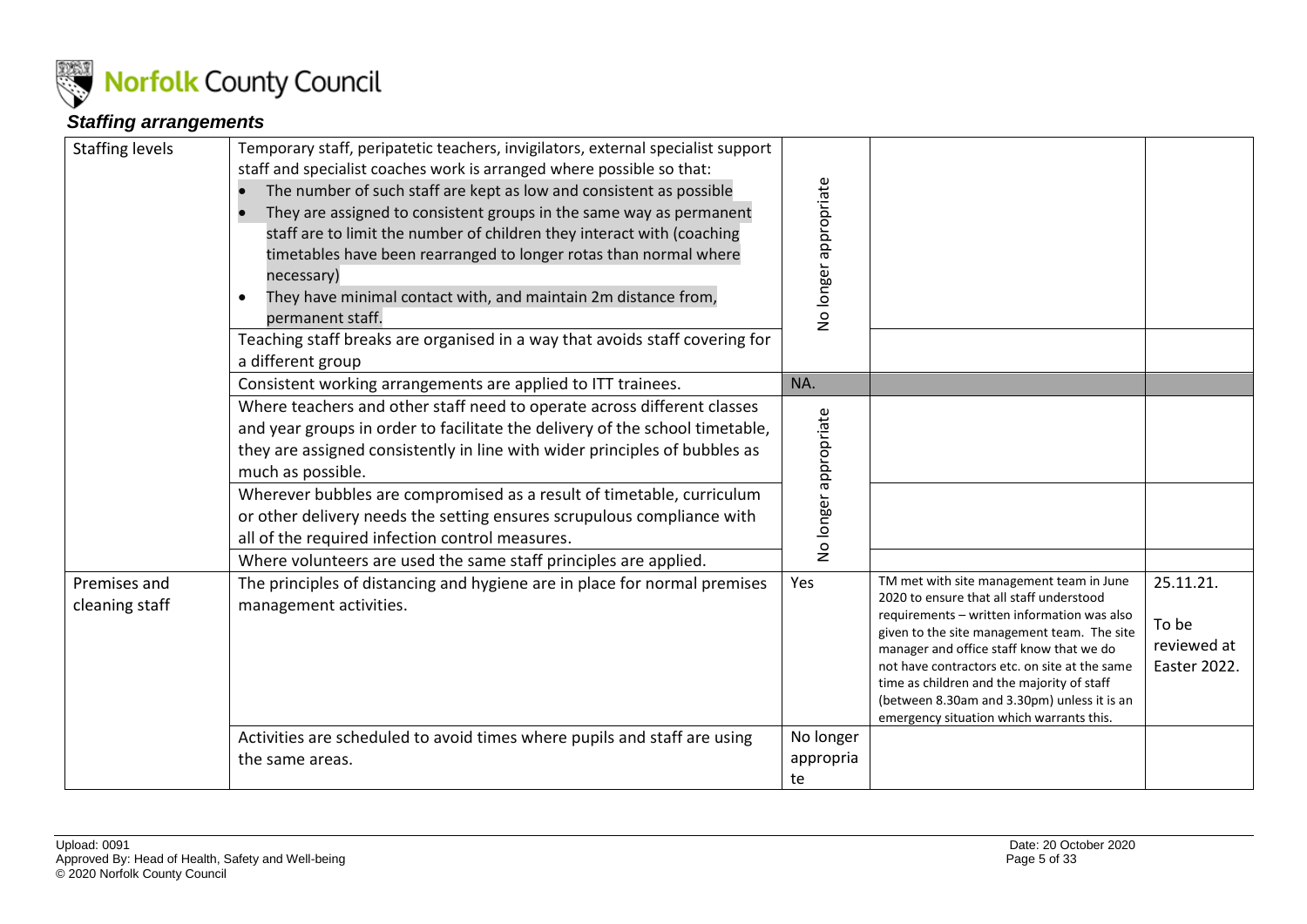

| Staff who carry out cleaning and disinfection have the appropriate | Yes | Organised at the beginning of the     | 25.11.21 |
|--------------------------------------------------------------------|-----|---------------------------------------|----------|
| equipment required for the task in line with the relevant          |     | first lockdown in March 2020, in line |          |
| guidance/compliance code.                                          |     | with gov.uk guidance.                 |          |

### **Minimise contact maintain social distance and activity risk reduction**

### *Pupil and staff grouping – main groups and extended groups*

<span id="page-5-1"></span><span id="page-5-0"></span>

| Developing groups | Main groups (staff and pupils) have been developed in consultation with<br>Suffolk LA:<br>Groups are kept static<br>$\bullet$<br>Extended groups are only created to accommodate specified<br>$\bullet$<br>activities such as transport, wraparound care, specific curriculum or<br>teaching requirements.<br>Contact within groups is minimised through measures outlined in this<br>assessment.<br>Pupils will stay in their class/group throughout the day, or on<br>subsequent days | appropriate<br>No longer |           |
|-------------------|-----------------------------------------------------------------------------------------------------------------------------------------------------------------------------------------------------------------------------------------------------------------------------------------------------------------------------------------------------------------------------------------------------------------------------------------------------------------------------------------|--------------------------|-----------|
|                   | Any extended groups created remain as small and consistent as possible                                                                                                                                                                                                                                                                                                                                                                                                                  | NA.                      |           |
|                   | Where possible the number of children to staff ratio is reduced further to<br>assist with social distancing and wider safety measures relating to specific<br>circumstances as outlined in the compliance code including:<br>some secondary curriculum practical activities<br>$\bullet$<br>some music activities<br>$\bullet$<br>With very young children<br>$\bullet$<br>Because of health conditions or understanding of the children                                                | NA.                      | 25.11.21. |
| Staffing within   | Staff are paired consistently for two-person activities e.g. supervision,                                                                                                                                                                                                                                                                                                                                                                                                               |                          |           |
| groups            | teaching, personal care.                                                                                                                                                                                                                                                                                                                                                                                                                                                                | appropriate<br>No longer |           |
|                   | Staff are consistently to each class group, and where possible for the<br>same day and subsequent days.                                                                                                                                                                                                                                                                                                                                                                                 |                          |           |
| Contact records   | Contact records of groups and individuals including visitors are<br>maintained in line with Case Management Guidance.                                                                                                                                                                                                                                                                                                                                                                   |                          |           |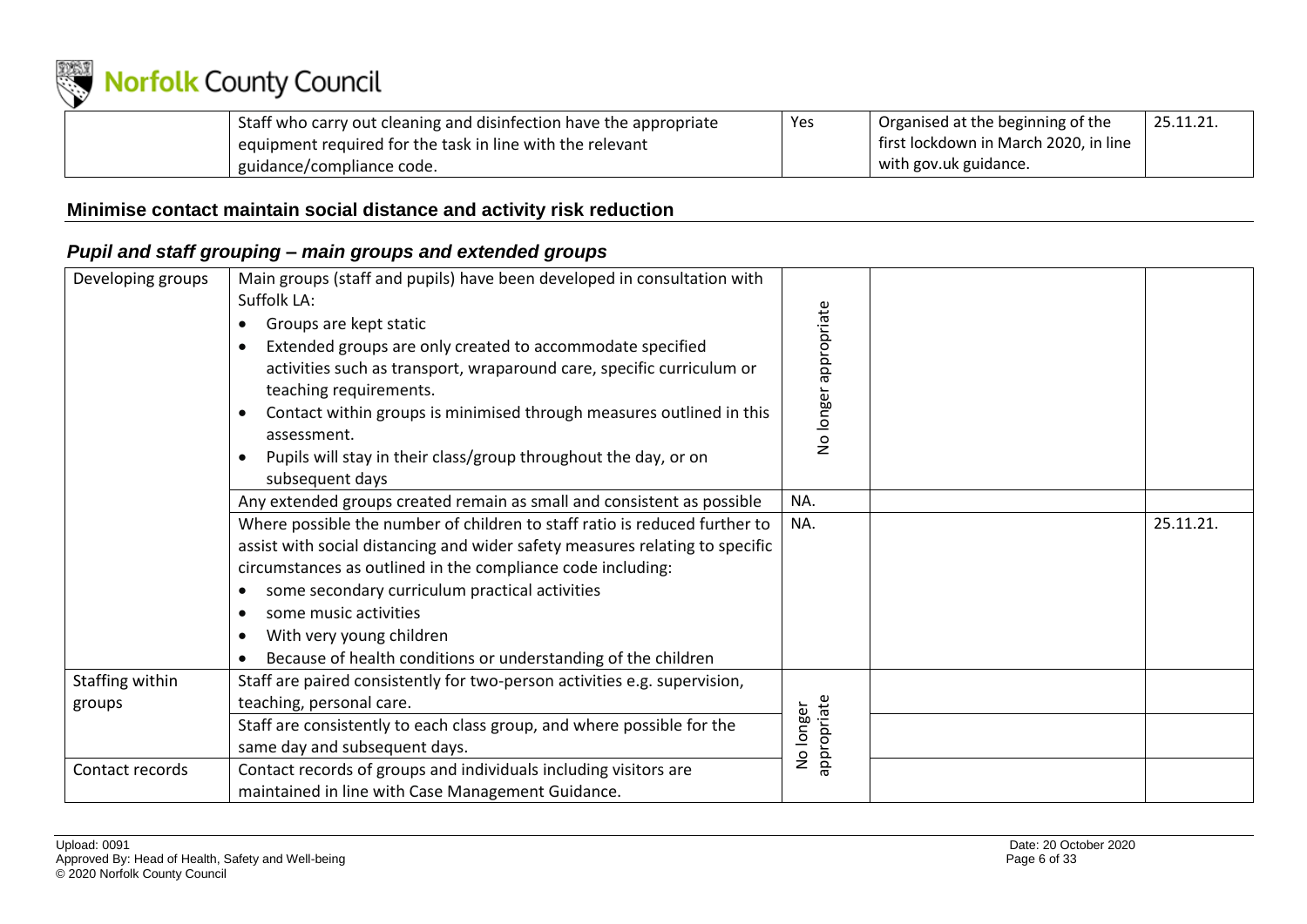

### *Other general measures*

<span id="page-6-0"></span>

|              | The use of outdoor spaces has been maximised                                                                                                                                                                                                                                                                                                                                                                    |                          |                                |          |
|--------------|-----------------------------------------------------------------------------------------------------------------------------------------------------------------------------------------------------------------------------------------------------------------------------------------------------------------------------------------------------------------------------------------------------------------|--------------------------|--------------------------------|----------|
|              | Unavoidable queues are managed this includes through the provision of                                                                                                                                                                                                                                                                                                                                           | No longer<br>appropriate |                                |          |
|              | distancing markings where queues are likely                                                                                                                                                                                                                                                                                                                                                                     |                          |                                |          |
|              | Gatherings involving more than one group is avoided e.g. assemblies                                                                                                                                                                                                                                                                                                                                             |                          |                                |          |
|              | Activities involving invited audiences do not take place                                                                                                                                                                                                                                                                                                                                                        | Yes                      | To be reviewed at Easter 2022. | 1.11.21. |
|              | An assessment has been made of all close contact within 2 m interactions                                                                                                                                                                                                                                                                                                                                        |                          |                                |          |
|              | and these have been reduced where it is possible.                                                                                                                                                                                                                                                                                                                                                               |                          |                                |          |
|              | A plan is in place for the management of toilets and hand washing facilities including<br>the number of children safely able to use the facilities at any one time and, where<br>possible mixing of groups while using these facilities is avoided.                                                                                                                                                             |                          |                                |          |
|              | Activities that encourage or cause people to raise their voices unduly will not take<br>place. Pupils are advised of these requirements while on the premises.                                                                                                                                                                                                                                                  |                          |                                |          |
|              | The number of books and other resources taken home by pupils and staff<br>is limited as far as is possible.                                                                                                                                                                                                                                                                                                     |                          |                                |          |
|              | Where resources are taken home hand hygiene, quarantining and<br>cleaning measures are in place                                                                                                                                                                                                                                                                                                                 |                          |                                |          |
|              | Resources such as pens and pencils are not shared between pupils, other                                                                                                                                                                                                                                                                                                                                         |                          |                                |          |
|              | resources such as books are issued on a rotational basis.                                                                                                                                                                                                                                                                                                                                                       |                          |                                |          |
|              | Movement around the school is kept to a minimum as follows:<br>Movement of whole classes is avoided where pupils can stay in the same room<br>and staff can move to different classes instead. The rooms used have been<br>selected to enable this.<br>Class times have been staggered to prevent large numbers moving around the<br>premises at the same time where it cannot be avoided (for example, for PE, | No longer appropriate    |                                |          |
|              | outside breaks)<br>Where large numbers of pupils need to move around the setting the following have                                                                                                                                                                                                                                                                                                             |                          |                                |          |
|              | been implemented where possible:                                                                                                                                                                                                                                                                                                                                                                                |                          |                                |          |
|              | Staggered times for using stairs and corridors<br>$\bullet$                                                                                                                                                                                                                                                                                                                                                     |                          |                                |          |
|              | Utilisation of alternative external routes<br>$\bullet$                                                                                                                                                                                                                                                                                                                                                         |                          |                                |          |
|              | One-way systems introduced<br>$\bullet$                                                                                                                                                                                                                                                                                                                                                                         |                          |                                |          |
|              | Supervision of movements around settings                                                                                                                                                                                                                                                                                                                                                                        |                          |                                |          |
| Upload: 0091 |                                                                                                                                                                                                                                                                                                                                                                                                                 |                          | Date: 20 October 2020          |          |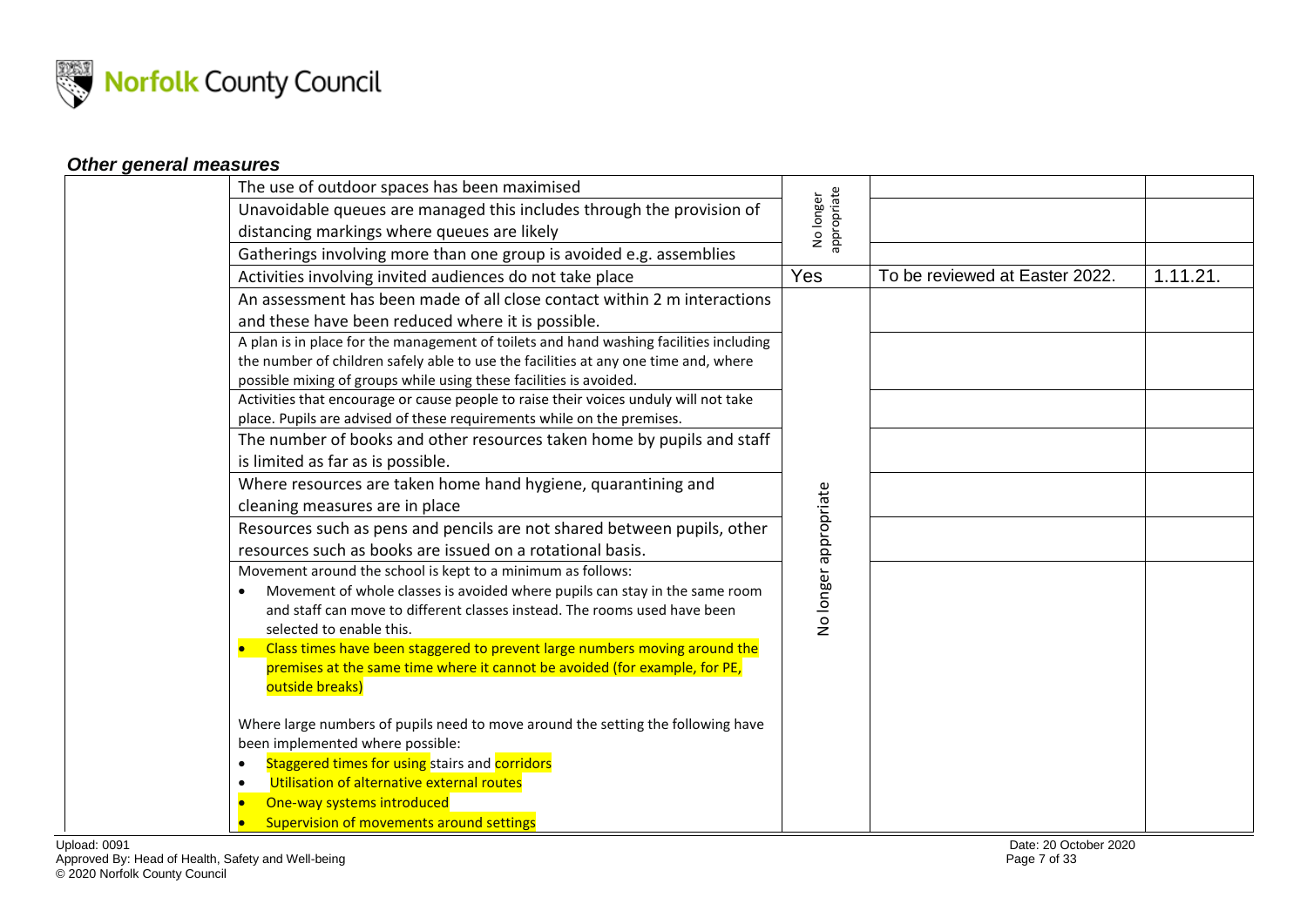

|                | Central dividers placed in the middle of wide corridors to keep groups apart<br>The order of entry and exit into all rooms used (including dining room) has been<br>planned in order to avoid pupils and staff passing each other |                          |  |
|----------------|-----------------------------------------------------------------------------------------------------------------------------------------------------------------------------------------------------------------------------------|--------------------------|--|
|                | Arrangements for collecting, passing on and returning shared resources<br>and equipment is planned to prevent close contact.                                                                                                      | appropriate<br>longer    |  |
|                | Larger spaces are not used by more than one group without partitioning<br>in order to create physical separation.                                                                                                                 | ş                        |  |
| Lifts          | Lifts are not shared unless the person using the lift requires support and<br>lifts are prioritised to those people who are not able to use the stairs                                                                            | NA.                      |  |
|                | Posters have been used to encourage this where required<br>Hand sanitiser is provided for use before and after touching lift controls.                                                                                            |                          |  |
| Lockers        | Locker allocation has taken account of the assigned groups so that groups<br>are not compromised when they are being used.                                                                                                        | NA.                      |  |
| Bags and coats | Times of use are supervised and managed, particularly where arrival and<br>leaving times cannot be staggered.                                                                                                                     | appropriate<br>No longer |  |
|                | Where possible alternative areas have been allocated for cloak room use<br>in order to prevent pupils gathering                                                                                                                   | NA.                      |  |

#### *Measures within the classroom*

<span id="page-7-0"></span>

| Alternative larger spaces that are available such as gyms and halls are<br>used to encourage social distancing where it is possible to<br>Distancing is encouraged by removing unnecessary items, furniture<br>and equipment to create more space to reconfigure desks |  |  |
|------------------------------------------------------------------------------------------------------------------------------------------------------------------------------------------------------------------------------------------------------------------------|--|--|
| Seats are forward facing<br>The position of the teachers' space/desk is considered as part of the<br>configuration to support distancing from the class                                                                                                                |  |  |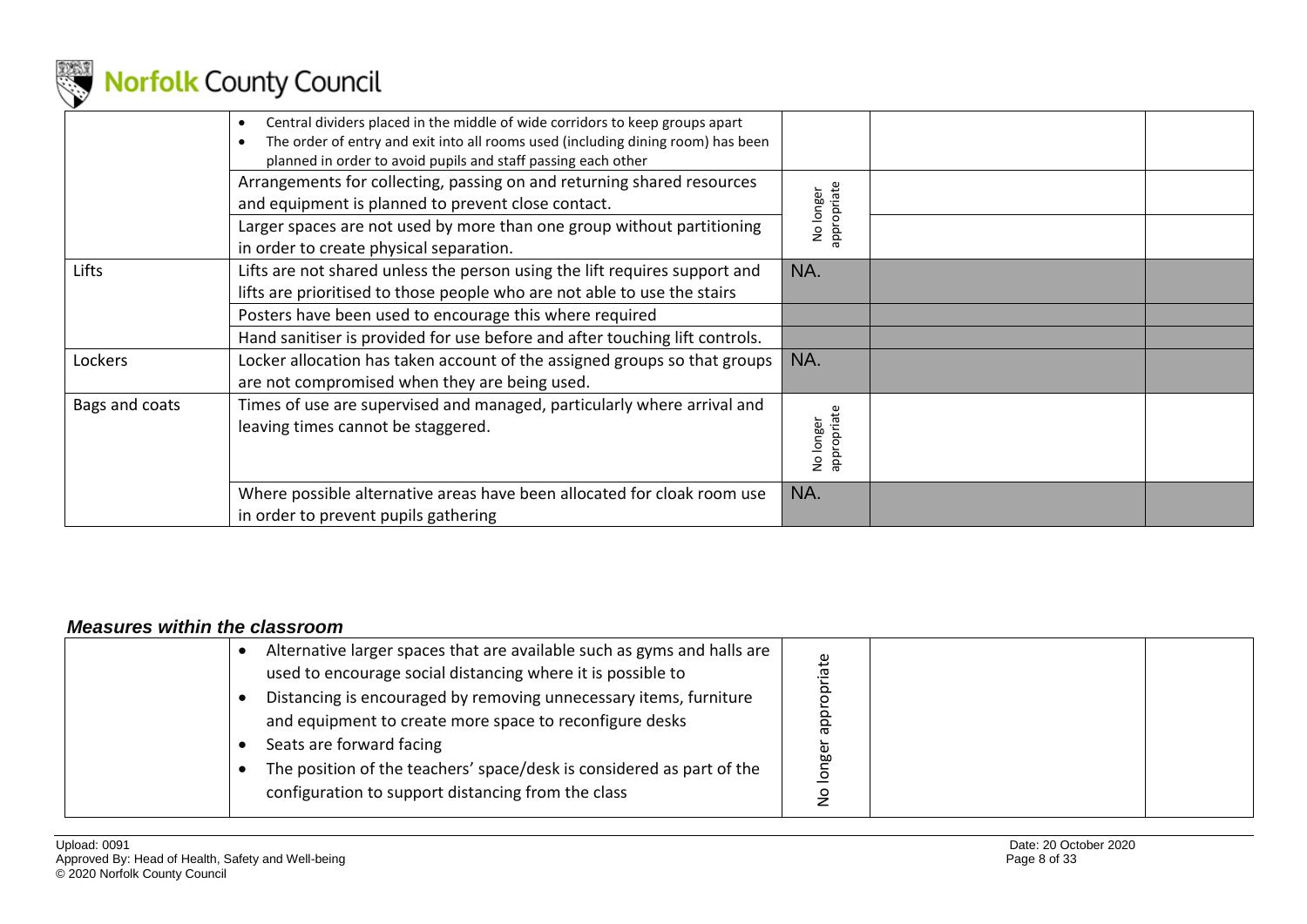

| Where bags cannot be kept at desks/workspaces e.g. science lessons or<br>DT lessons they are safely stored in a way that does not encourage<br>congregating and touching each other's belongings e.g. use of lockers, bag<br>hooks                                                                                                                                                                                                                                                                                                                                                                                                                          | NA.                      |
|-------------------------------------------------------------------------------------------------------------------------------------------------------------------------------------------------------------------------------------------------------------------------------------------------------------------------------------------------------------------------------------------------------------------------------------------------------------------------------------------------------------------------------------------------------------------------------------------------------------------------------------------------------------|--------------------------|
| The teaching approach is modified where possible in order to:<br>Where age appropriate, keep a distance from children in the class<br>$\bullet$<br>including minimising going to pupil desks to check work or calling<br>pupils up to the teacher's desk<br>Where close contact is needed, interact side to side with pupils and<br>$\bullet$<br>not face to face<br>Not require pupils to share or swap resources, including no marking<br>$\bullet$<br>each other's books<br>Manage picking-up and dropping-off resources in a way that prevents<br>passing them hand-to-hand<br>The resources brought in from home by children is kept to a minimum e.g. | appropriate<br>No longer |
| lunch boxes, hats, coats, books, stationery and mobile phones and these<br>are not shared with the group.                                                                                                                                                                                                                                                                                                                                                                                                                                                                                                                                                   |                          |

#### *Playgrounds*

<span id="page-8-0"></span>

| Signage identifies the maximum number of users for equipment,<br>distancing is encouraged for waiting and while using equipment | Φ       |  |
|---------------------------------------------------------------------------------------------------------------------------------|---------|--|
| Equipment use is supervised, and time limited to enable other users to<br>take their turn                                       |         |  |
| Seating has been removed or marked off to encourage distancing on<br>individual items of equipment.                             | ω<br>b۵ |  |
| A one-way system has been introduced around outdoor gym equipment<br>and trim trails                                            |         |  |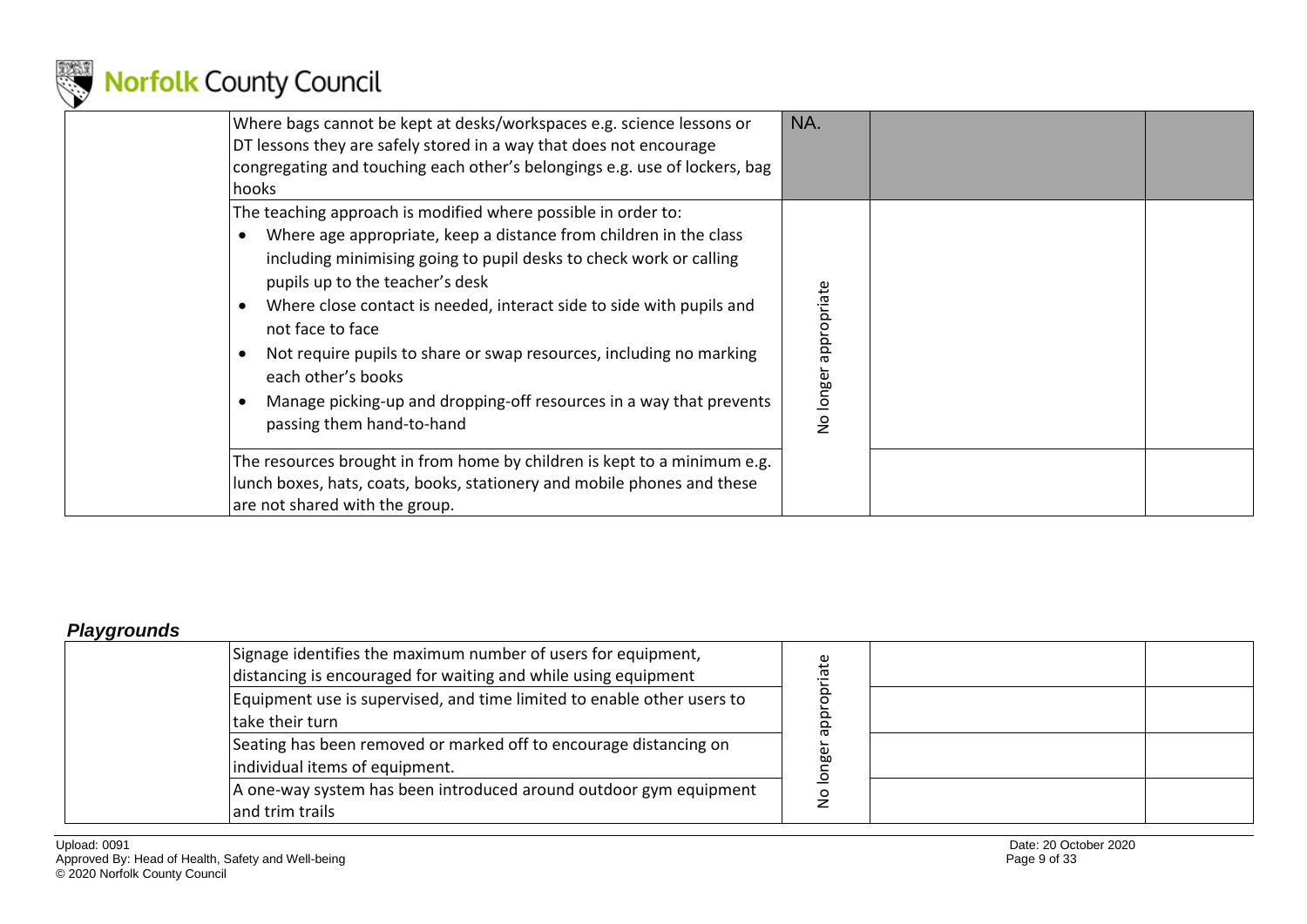

| Equipment that is positioned in close proximity to other equipment has<br>been taken out of use or repositioned (considering general safety<br>requirements) |  |  |
|--------------------------------------------------------------------------------------------------------------------------------------------------------------|--|--|
| Hand sanitiser stations are positioned near to equipment and users<br>instructed to perform hand hygiene before and after use.                               |  |  |
| Bins are installed to encourage use of tissues and appropriate disposal                                                                                      |  |  |
| Time is allocated for play equipment for each group/bubble                                                                                                   |  |  |
| Multiple groups do not use outdoor play equipment at the same time.                                                                                          |  |  |

### *Specialist curriculum considerations*

<span id="page-9-0"></span>

| All activities                                    | The cleaning and disinfection requirements outlined in the<br>supplementary cleaning information for Educational settings is<br>applied for all equipment and touch points associated with specialist<br>curriculum activities.                                                                                                                                                                                                                                                                                                                                                                                                                                                                                                                                                                |                         |  |
|---------------------------------------------------|------------------------------------------------------------------------------------------------------------------------------------------------------------------------------------------------------------------------------------------------------------------------------------------------------------------------------------------------------------------------------------------------------------------------------------------------------------------------------------------------------------------------------------------------------------------------------------------------------------------------------------------------------------------------------------------------------------------------------------------------------------------------------------------------|-------------------------|--|
| Music, dance and<br>drama – general<br>principles | Playing instruments and singing in small groups takes place outdoors<br>where possible<br>Care is taken to observe 2m social distancing as much as possible<br>Background and accompanying music sound levels discourage unduly<br>raised voices<br>The available space and ventilation in that space is considered, and<br>group activity has been limited where necessary due to space<br>available and ventilation requirements<br>Microphones are used where possible to reduce the need to shout or<br>sing loudly.<br>Children are encouraged to sing quietly.<br>Face to face positioning is avoided, giving preference to back to back<br>or side to side positioning<br>Wind and brass players are positioned so that air from their<br>instrument does not blow into another player. | appropriate<br>No longe |  |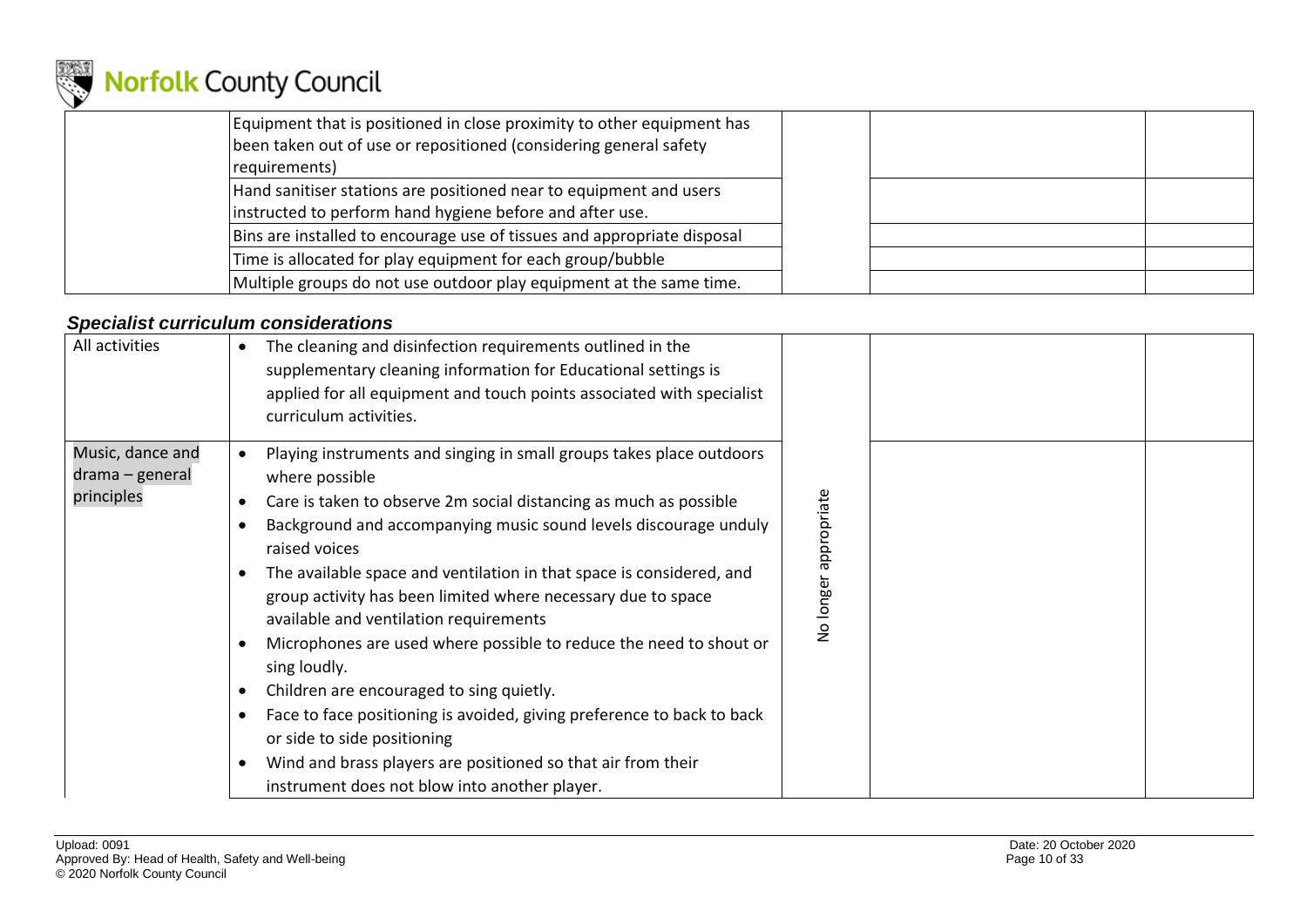

| Staff will not carry out physical correction and avoid situations where<br>distancing requirements cannot be followed |  |  |
|-----------------------------------------------------------------------------------------------------------------------|--|--|
| Drama activities are planned to map movements to ensure social                                                        |  |  |
| distancing, including one-way systems                                                                                 |  |  |
| Extending main groups outside of curriculum requirements is avoided                                                   |  |  |
| where possible.                                                                                                       |  |  |
| Hand hygiene and disinfection arrangements are in place                                                               |  |  |
| Where taking place indoors a room is used with as much space as                                                       |  |  |
| possible, for example rooms with high ceilings to enable dilution of                                                  |  |  |
| aerosol transmission.                                                                                                 |  |  |
| Where singing, wind and brass playing does take place in larger                                                       |  |  |
| groups, significant space, natural airflow (at least 101/s/person for all                                             |  |  |
| present, including audiences) and strict social distancing is                                                         |  |  |
| maintained.                                                                                                           |  |  |
|                                                                                                                       |  |  |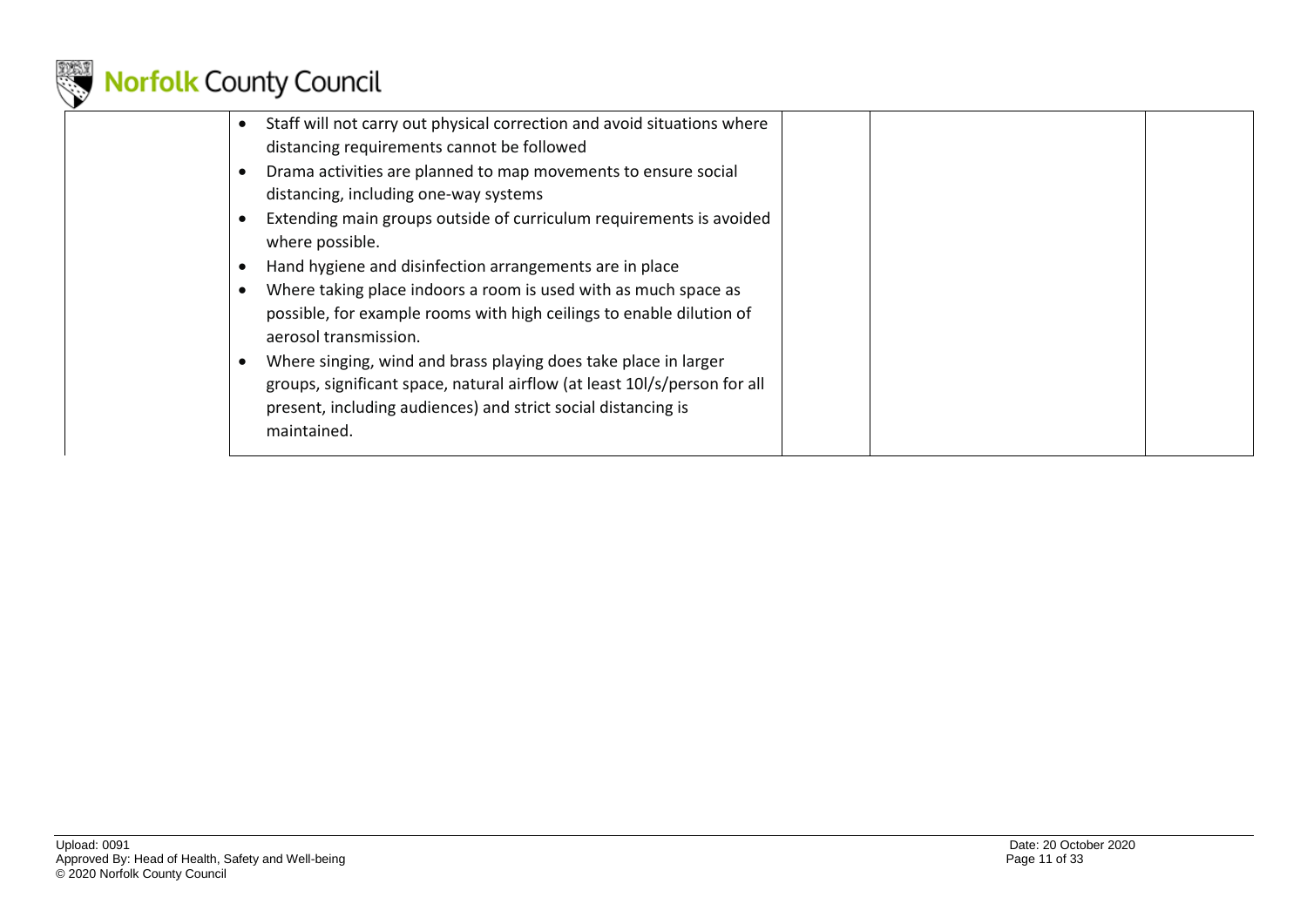

| Handling items,<br>equipment and<br>instruments | • Equipment sharing is avoided wherever it is possible including<br>microphones and instruments, limiting handling music scores, parts<br>and scripts by issuing them for individual use.<br>Drop off points and transfer zones are provided where required.<br>• Where equipment is assigned to an individual for sole use, it is<br>labelled to identify the user.<br>• The use of costumes is avoided in drama<br>• Hired equipment is cleaned before use and return and hire<br>agreements agree responsibility for cleaning instruments and<br>equipment<br>• Consideration has been given to limiting the number of suppliers<br>when hiring equipment.<br>• Where items are sharing, cleaning, handling and passing<br>arrangements for shared resources are followed (as detailed in this<br>risk assessments).<br>Hand hygiene is always followed before and after handling shared<br>items<br>• Items and equipment are stored in a clean location when not in use | No longer appropriate |  |
|-------------------------------------------------|------------------------------------------------------------------------------------------------------------------------------------------------------------------------------------------------------------------------------------------------------------------------------------------------------------------------------------------------------------------------------------------------------------------------------------------------------------------------------------------------------------------------------------------------------------------------------------------------------------------------------------------------------------------------------------------------------------------------------------------------------------------------------------------------------------------------------------------------------------------------------------------------------------------------------------------------------------------------------|-----------------------|--|
| Individual lessons                              | Individual lessons apply all the controls outlined above as applicable<br>including:<br>Staffing principles detailed in this risk assessment<br>Limiting shared equipment and cleaning requirements<br>Maintaining social distancing where possible<br>Avoiding physical correction                                                                                                                                                                                                                                                                                                                                                                                                                                                                                                                                                                                                                                                                                          |                       |  |
| Physical activity                               | Specific arrangements for cohorting, distancing, hygiene and cleaning<br>arrangements have been reviewed and are stringently applied as much as<br>is possible for sports.<br>Team sports are only provided in line with the return to recreational<br>team sport framework.                                                                                                                                                                                                                                                                                                                                                                                                                                                                                                                                                                                                                                                                                                 |                       |  |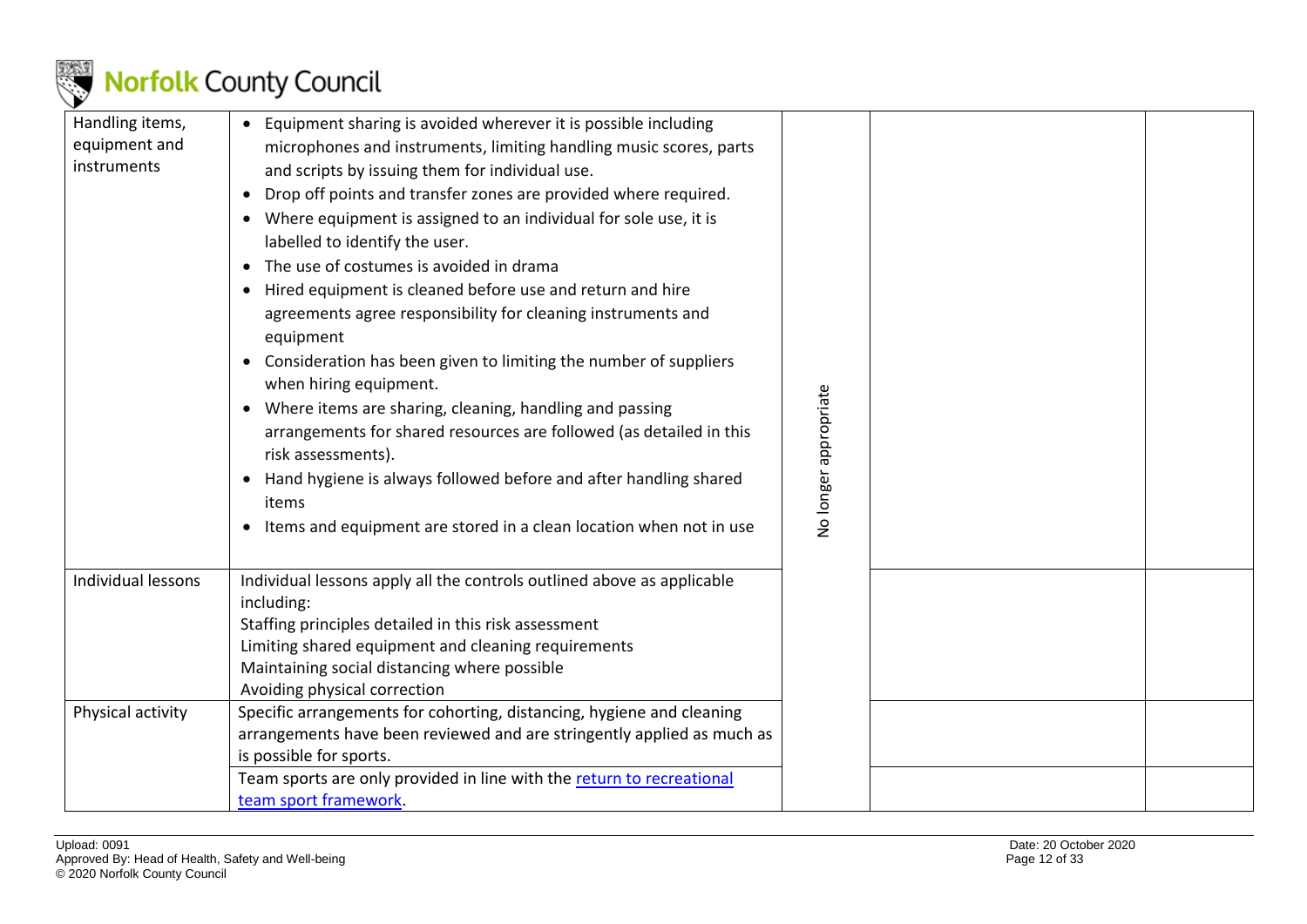

|                                            | Outdoor space is maximised. Where it is not possible, e.g. due to<br>inclement weather, the largest available, well ventilated spaces will be<br>used.<br>The use of non-personal kit is avoided as much as possible, where it is<br>used e.g. bibs kit will be carefully cleaned/laundered between uses.<br>The means to collect, pass on and return shared resources and<br>equipment to prevent close contact is in place<br>Facilities run by external organisations are used in line with Educational<br>Visits arrangements.<br>The following advice has been referred to as part of the risk assessment<br>process:<br>guidance on the phased return of sport and recreation and guidance |                       |  |
|--------------------------------------------|--------------------------------------------------------------------------------------------------------------------------------------------------------------------------------------------------------------------------------------------------------------------------------------------------------------------------------------------------------------------------------------------------------------------------------------------------------------------------------------------------------------------------------------------------------------------------------------------------------------------------------------------------------------------------------------------------|-----------------------|--|
|                                            | from Sport England for grassroot sport<br>advice from organisation such as the <b>Association for Physical</b><br><b>Education and the Youth Sport Trust</b>                                                                                                                                                                                                                                                                                                                                                                                                                                                                                                                                     | No longer appropriate |  |
|                                            | The use of changing rooms and showering facilities are avoided as much<br>as is possible. Where used:<br>their use has been limited e.g. allowing PE kits to be worn on arrival<br>٠<br>and for the whole day, or part of the day after the lesson.<br>Social distancing is maintained in these facilities, including limiting<br>$\bullet$<br>the numbers in the space at any one time, the use of floor markings,<br>planning movement around the space and cleaning arrangements.<br>Facilities will be used as quickly as possible                                                                                                                                                           |                       |  |
| Swimming pools                             | The COVID-19 Educational Settings - Swimming Pools risk assessment has<br>been completed for school operated pools.                                                                                                                                                                                                                                                                                                                                                                                                                                                                                                                                                                              |                       |  |
| Subjects involving<br>practical activities | Practicals and experiments have been reviewed for appropriateness<br>in order to keep pupils distanced from each other.<br>Consideration has been given to how practical demonstrations will<br>$\bullet$<br>take place without the need for pupils to congregate at the front of                                                                                                                                                                                                                                                                                                                                                                                                                |                       |  |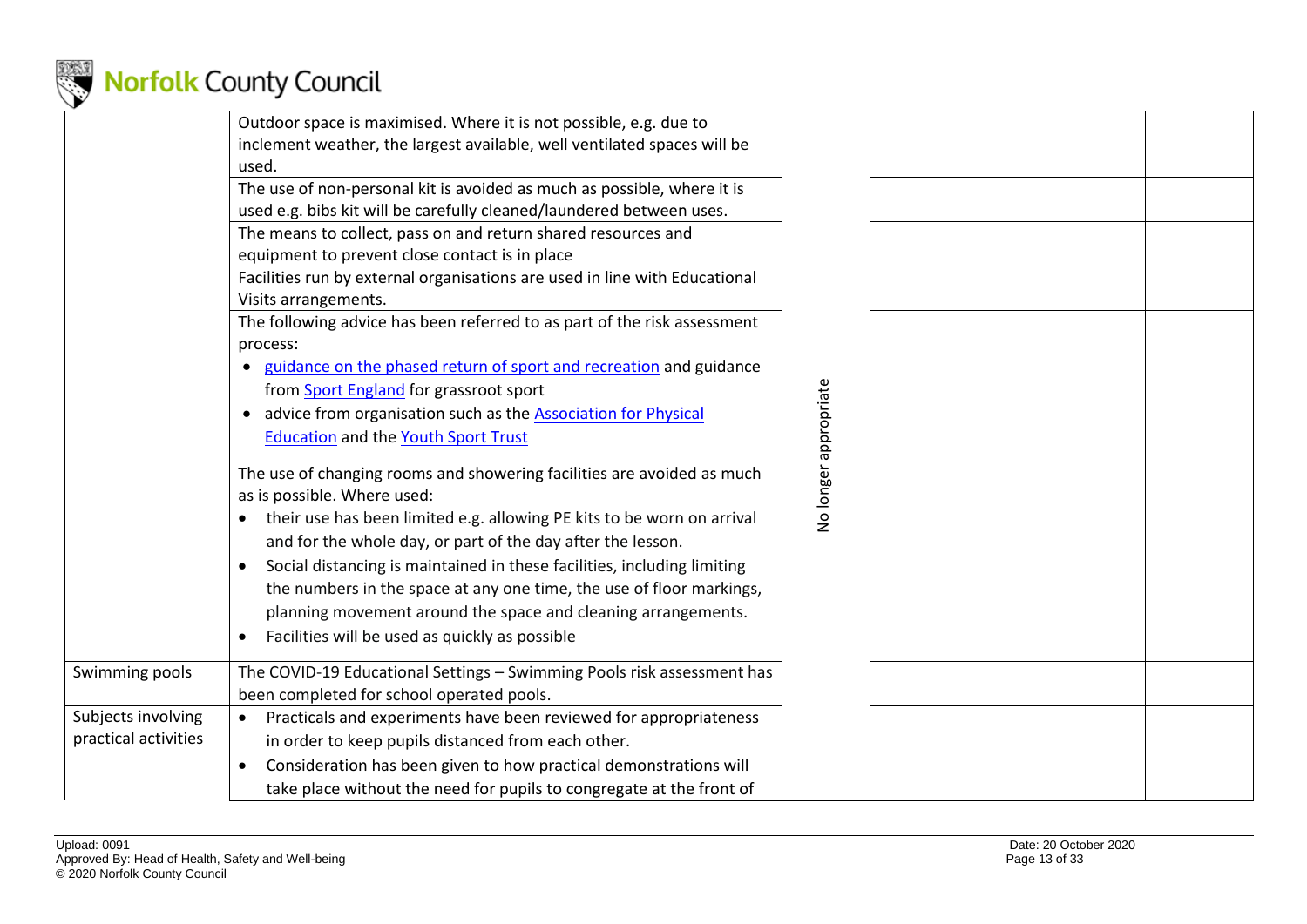

|                                           | the class e.g. technology will be utilised to project the demonstration<br>onto a smart board or screen to aid visibility<br>Where it is not safe to maintain social distancing such as D & T,<br>smaller teaching groups will be employed. Where close contact<br>activity is required this will be for the shortest duration that is safe<br>and practical, the teacher will position themselves next to rather than<br>in front of the pupil, all parties should undertake hand hygiene before<br>(where practical and this doesn't delay safety) and after the<br>interaction.<br>Particular thought has been paid to the use of fume cupboards,<br>$\bullet$<br>Bunsen burners, sinks and other shared equipment/spaces to prevent<br>close contact |                       |  |
|-------------------------------------------|----------------------------------------------------------------------------------------------------------------------------------------------------------------------------------------------------------------------------------------------------------------------------------------------------------------------------------------------------------------------------------------------------------------------------------------------------------------------------------------------------------------------------------------------------------------------------------------------------------------------------------------------------------------------------------------------------------------------------------------------------------|-----------------------|--|
|                                           | CLEAPSS COVID-19 resources and advice are used as part of lesson planning and for<br>room use, this includes:<br><b>Guide to doing practical work in Science</b><br>Guide for science departments returning to school after an extended period of<br>closure<br>Guide for managing practical work in non-lab environments<br>Guidance for schools where pupils spend all day in a lab<br>Guidance for schools where pupils spend all day in a D&T, food or art room<br>Relevant primary schools guidance for example, Practical activities in a bubble                                                                                                                                                                                                   | No longer appropriate |  |
| Supervised<br>toothbrushing<br>programmes | COVID-19: guidance for supervised toothbrushing programmes in early<br>years and school settings has been followed and procedure<br>documented.                                                                                                                                                                                                                                                                                                                                                                                                                                                                                                                                                                                                          | NA.                   |  |
| Autumn<br>Examinations                    | The requirements for autumn examinations have been implemented and<br>the checklist completed                                                                                                                                                                                                                                                                                                                                                                                                                                                                                                                                                                                                                                                            | NA.                   |  |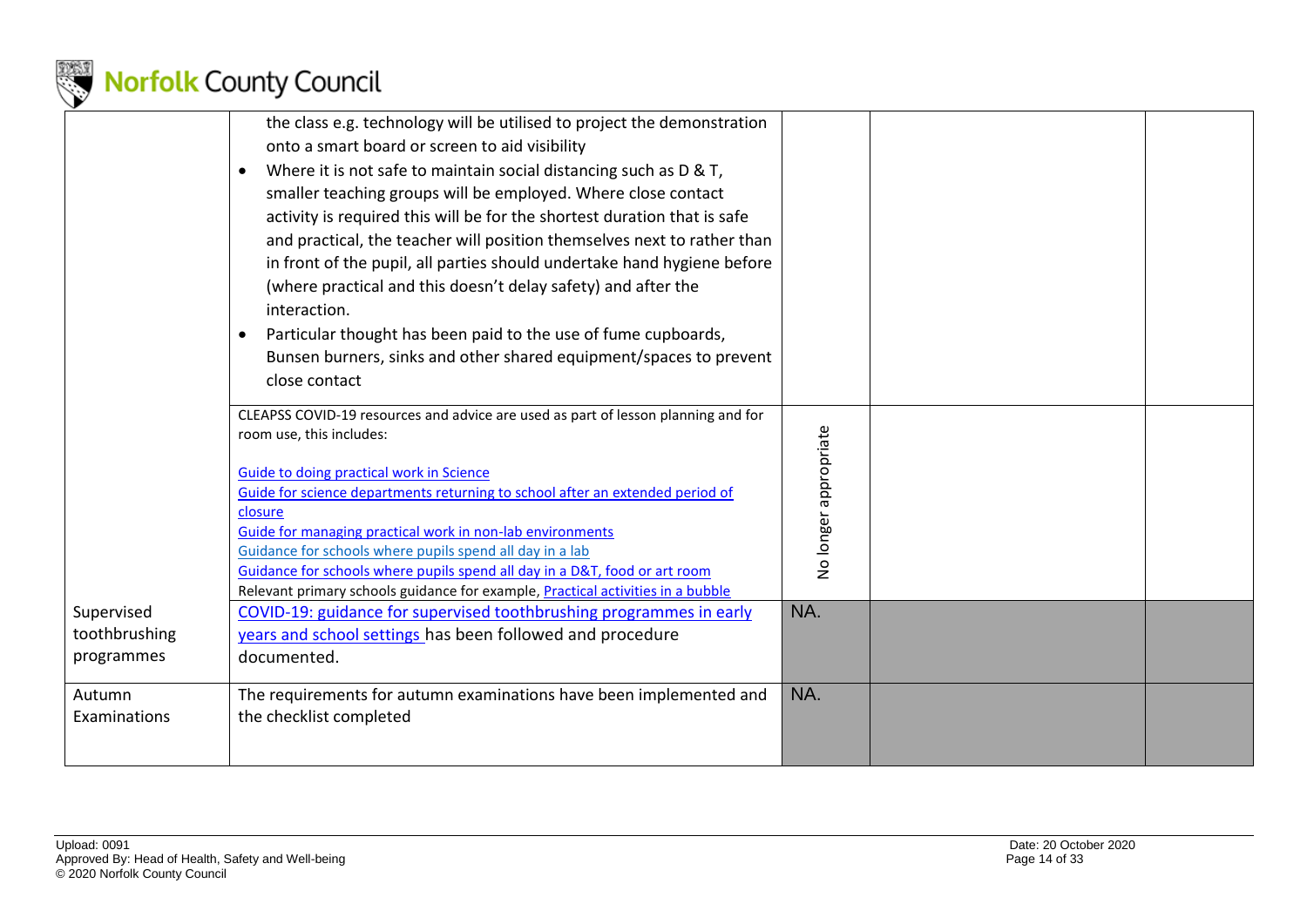

### *Educational visits*

| No overnight educational visits are carried out                                                                                                                                                                                                                                                                                                                                                                                                                                                                                                                                                                                                                                                                            |                       |           |
|----------------------------------------------------------------------------------------------------------------------------------------------------------------------------------------------------------------------------------------------------------------------------------------------------------------------------------------------------------------------------------------------------------------------------------------------------------------------------------------------------------------------------------------------------------------------------------------------------------------------------------------------------------------------------------------------------------------------------|-----------------------|-----------|
| Outdoor spaces in the local area are used to support delivery of the                                                                                                                                                                                                                                                                                                                                                                                                                                                                                                                                                                                                                                                       |                       |           |
| curriculum                                                                                                                                                                                                                                                                                                                                                                                                                                                                                                                                                                                                                                                                                                                 |                       |           |
| A risk assessment will be carried out for all educational visits and in<br>addition to using Evolve:<br>A check will be made to ensure that the venue or provider are COVID-<br>Secure via a declaration or Good to Go accreditation<br>The venue will be requested to provide updated visitor information<br>and briefings, including their COVID-19 arrangements<br>The setting will review the arrangements to ensure that they are<br>appropriate applying the principles that are known in relation to<br>infection control, specially:<br>Do they include measures relating to limiting contact between<br>$\circ$<br>your group and other visitors?<br>Do they support you to maintain distances within your group? | No longer appropriate |           |
| $\circ$<br>Do they support good universal hygiene by visitors and staff e.g.<br>$\circ$<br>hand washing/sanitisation stations?<br>Do their communications and instructions remind people of the<br>$\circ$<br>symptoms and ask them to stay away if they should be isolating<br>for any reason?<br>Are appropriate cleaning and disinfection arrangements in place?<br>$\circ$                                                                                                                                                                                                                                                                                                                                             |                       |           |
| The setting will arrange a pre-visit where necessary to ensure that visit<br>leaders understand the arrangements and requirements for visiting<br>groups.                                                                                                                                                                                                                                                                                                                                                                                                                                                                                                                                                                  | Yes                   | 25.11.21. |

#### <span id="page-14-0"></span>*Where a pupil attends more than one setting*

<span id="page-14-1"></span>

| We will work with the other setting to ensure that the approach is<br>consistent and does not compromise the group/bubble | ৳<br>60<br>ັ<br>ັ |  |  |
|---------------------------------------------------------------------------------------------------------------------------|-------------------|--|--|
|---------------------------------------------------------------------------------------------------------------------------|-------------------|--|--|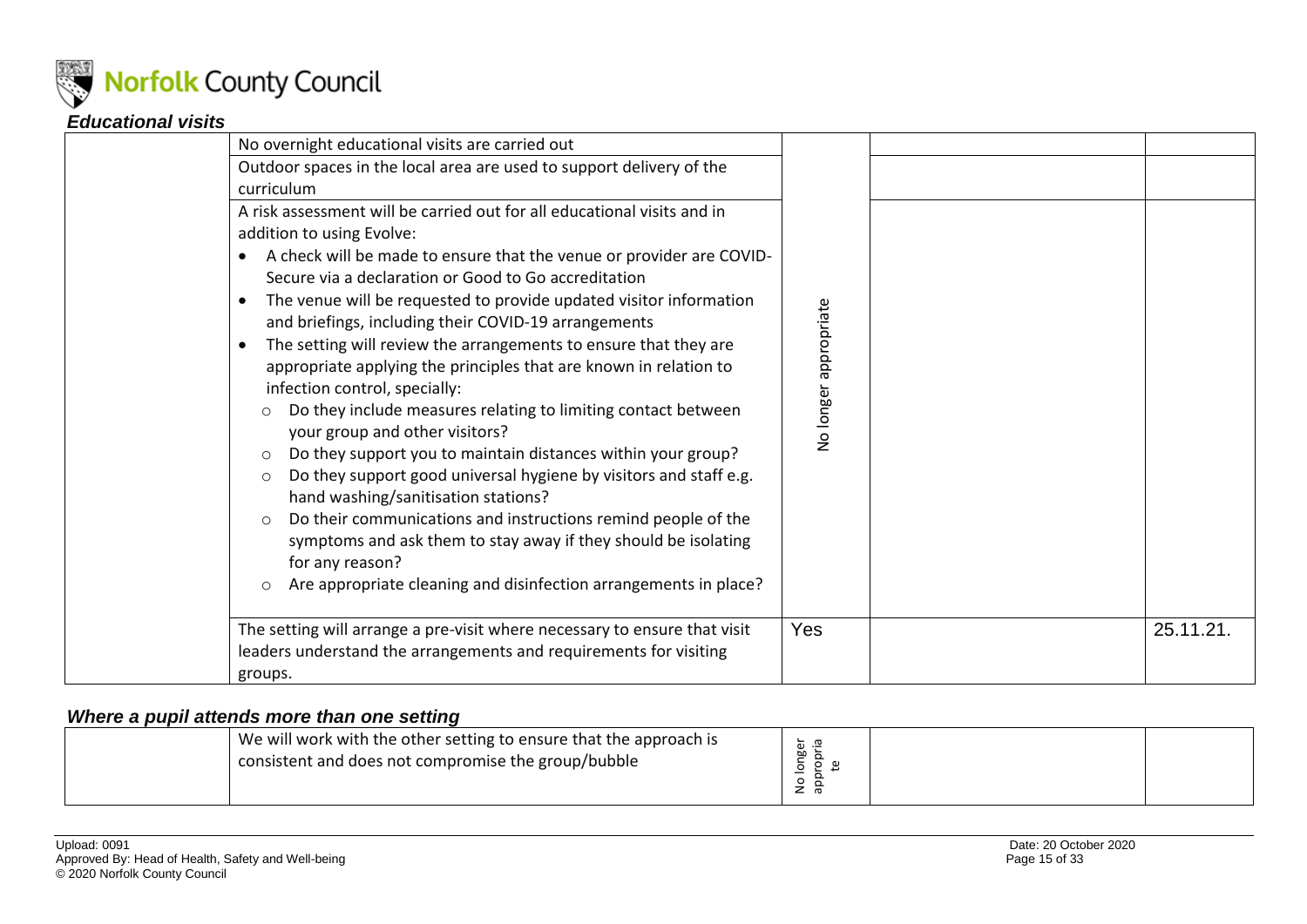

### *Extra curricular provision and wrap around care*

<span id="page-15-1"></span><span id="page-15-0"></span>

| General provisions | We have worked closely with external providers to ensure that children<br>can be kept in a group from the same school bubble as much as is<br>possible.<br>Pupils will keep within their main bubble where possible for the school's<br>provision.                                                                                                                                                                                                                                                                                                                                                                                                                                                                                                                                                                                                           | appropriate<br>No longer |                        |                      |
|--------------------|--------------------------------------------------------------------------------------------------------------------------------------------------------------------------------------------------------------------------------------------------------------------------------------------------------------------------------------------------------------------------------------------------------------------------------------------------------------------------------------------------------------------------------------------------------------------------------------------------------------------------------------------------------------------------------------------------------------------------------------------------------------------------------------------------------------------------------------------------------------|--------------------------|------------------------|----------------------|
|                    | The school's provision ensures that small consistent groups created are<br>as follows:<br>Keeping the groups to no more than 15 children with one or two staff<br>members (group sizes are smaller than 15 children depending on<br>factors such as age of the children in attendance, size of the premises<br>or the type of activity). Social distancing will be maintained both<br>within and between groups<br>Parents and carers are encouraged to limit the number of settings<br>their child attends, ideally ensuring they only attend one setting<br>consistently<br>Parents and carers are encouraged to attend clubs that are local to<br>them and to walk or cycle to the club or activity<br>Where groupings cannot be consistent or static only outside provision<br>is offered<br>Records are maintained of all bubbles or groups for 21 days | NA.<br>NA.               | As above.<br>As above. | 5.01.21.<br>5.01.21. |
|                    | Where multiple groups of 15 use the same shared space, distancing is<br>applied between groups and all measures in this risk assessment that are<br>applicable are stringently applied.                                                                                                                                                                                                                                                                                                                                                                                                                                                                                                                                                                                                                                                                      |                          |                        |                      |
|                    | Activities are organised in line with all of the relevant requirements of<br>this assessment and compliance code                                                                                                                                                                                                                                                                                                                                                                                                                                                                                                                                                                                                                                                                                                                                             | Yes                      | As above.              | 25.11.21.            |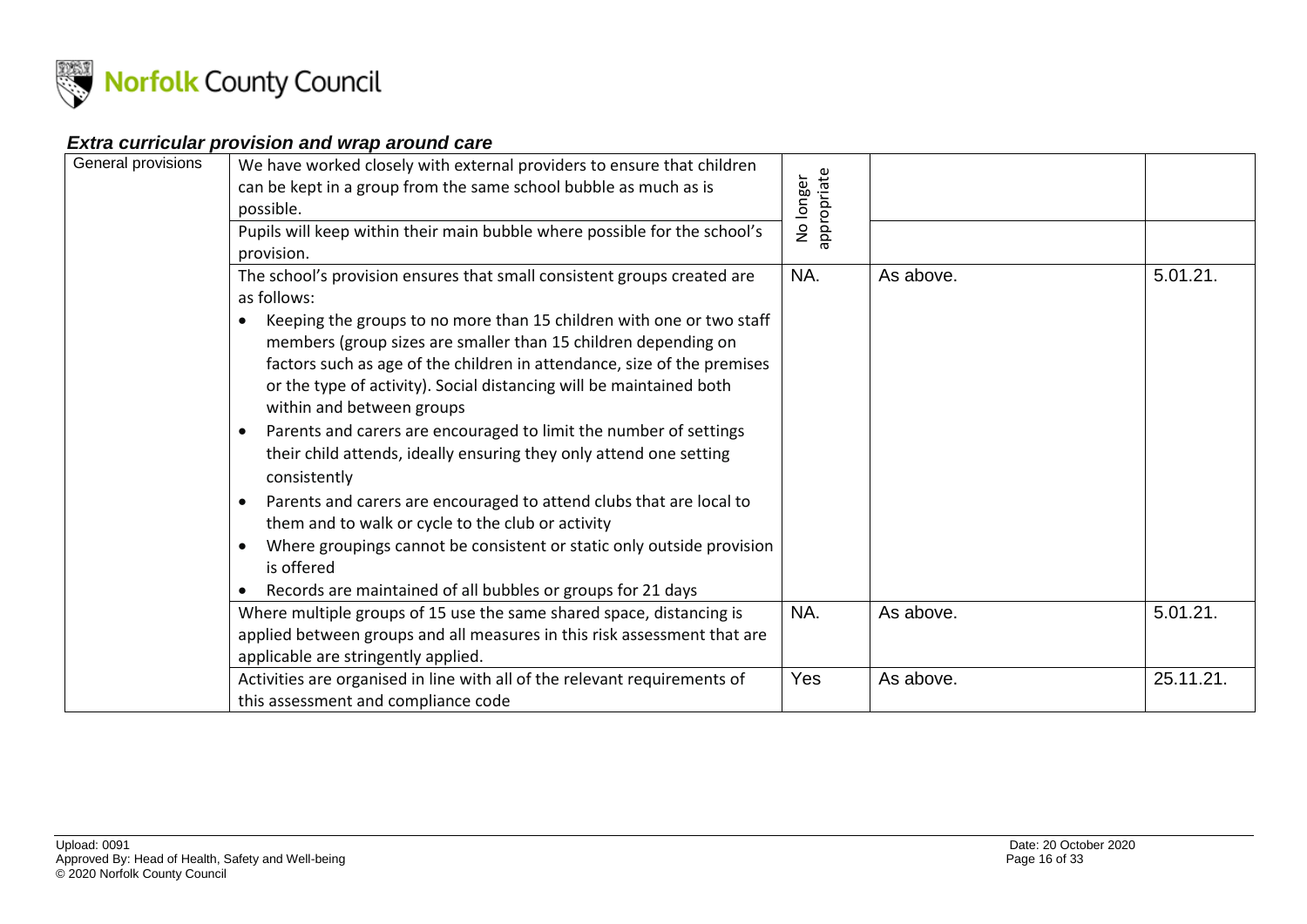

### *Measures for arriving and leaving*

| General principles | Where possible, arrival and leaving times are staggered by adjusting the                                                                                         | longer<br>appropri<br>ate |                                                                                            |           |
|--------------------|------------------------------------------------------------------------------------------------------------------------------------------------------------------|---------------------------|--------------------------------------------------------------------------------------------|-----------|
|                    | start and finish in order to keep groups apart and avoid rush hour                                                                                               | $\frac{1}{2}$             |                                                                                            |           |
|                    | Where times cannot be altered, for example, due to reliance on public                                                                                            | NA.                       |                                                                                            |           |
|                    | transport, plans are in place to prevent pupils from mixing at the setting                                                                                       |                           |                                                                                            |           |
|                    | There are hand sanitiser stations outside for pupil and visitor use                                                                                              | Yes                       | In the reception area.                                                                     | 5.01.21.  |
|                    | The impact of bad weather has been considered where it might impact                                                                                              | longer<br>appropri<br>ate | We remind parents and carers, and<br>children to ensure that children are                  |           |
|                    | on the ability to follow outside queueing arrangements                                                                                                           | 9                         | dressed appropriately for the weather.                                                     |           |
|                    | Deliveries are managed to eliminate close contact e.g. having a pre-                                                                                             | Yes                       | Admin staff ensure that this is                                                            | 5.01.21.  |
|                    | arranged drop off point, the delivery driver signing for you                                                                                                     |                           | adhered to.                                                                                |           |
| Parents and pupils | All site movements will be supervised by staff members who will ensure                                                                                           | Yes                       | We ensure that as many staff as possible                                                   | 5.01.21.  |
| - arriving and     | that social distancing measures are being followed.                                                                                                              |                           | are supporting with this at the beginning<br>and end of each day. We have a much           |           |
| leaving the        |                                                                                                                                                                  |                           | higher staff to child ratio during the                                                     |           |
| premises           |                                                                                                                                                                  |                           | current lockdown to ensure an even<br>greater level of support.                            |           |
|                    | Parent/carer pick up and drop off protocols have been developed to                                                                                               | Yes                       | Communicated to all parents and carers                                                     | 26.11.21. |
|                    | minimise adult to adult contact and avoid gatherings.                                                                                                            |                           | on numerous occasions, and reinforced<br>on 25.11.21 and again on 28.02.22.                |           |
|                    | Reception teachers will check with the parent and/or pupil about the                                                                                             | <b>No</b>                 | Parents are requested to communicate                                                       | 5.01.21.  |
|                    | pupil's health and ask them to wash their hands, on arrival in the                                                                                               |                           | with teachers through Class Dojo, or by<br>phoning or emailing the office. All             |           |
|                    | building.                                                                                                                                                        |                           | children are supervised washing their                                                      |           |
|                    |                                                                                                                                                                  |                           | hands on arrival at school.                                                                |           |
|                    | For all other years not including Reception class parents are expected to drop their                                                                             | Yes                       | All children are supervised washing their<br>hands on arrival at school, and staff         | 5.01.21.  |
|                    | child at the gates and a member of staff from the group will greet each child, ask<br>them to wash their hands and check in with them to ensure they do not have |                           | monitor children's health throughout the                                                   |           |
|                    | symptoms.                                                                                                                                                        |                           | day - children are encouraged to inform<br>us if they are feeling at all ill, and this has |           |
|                    |                                                                                                                                                                  |                           | been one of our 'SAFE' rules since the                                                     |           |
|                    |                                                                                                                                                                  |                           | first lockdown.                                                                            |           |
|                    | Early Years classes will arrange for children to be dropped off and                                                                                              | Yes                       |                                                                                            | 28.02.22. |
|                    | collected at the door/threshold of the setting where possible                                                                                                    |                           |                                                                                            |           |
|                    | Where parents/carers need to enter the setting only one parent will                                                                                              | NA.                       | Unless an emergency.                                                                       | 26.11.21. |
|                    | accompany their child                                                                                                                                            |                           |                                                                                            |           |
|                    |                                                                                                                                                                  |                           |                                                                                            |           |
| Managing peak      | Additional entrances, such as fire exits and other direct classroom exits                                                                                        | No<br>Ionge               |                                                                                            |           |
| times              | are used and supervised to reduce gatherings at the setting entrance                                                                                             |                           |                                                                                            |           |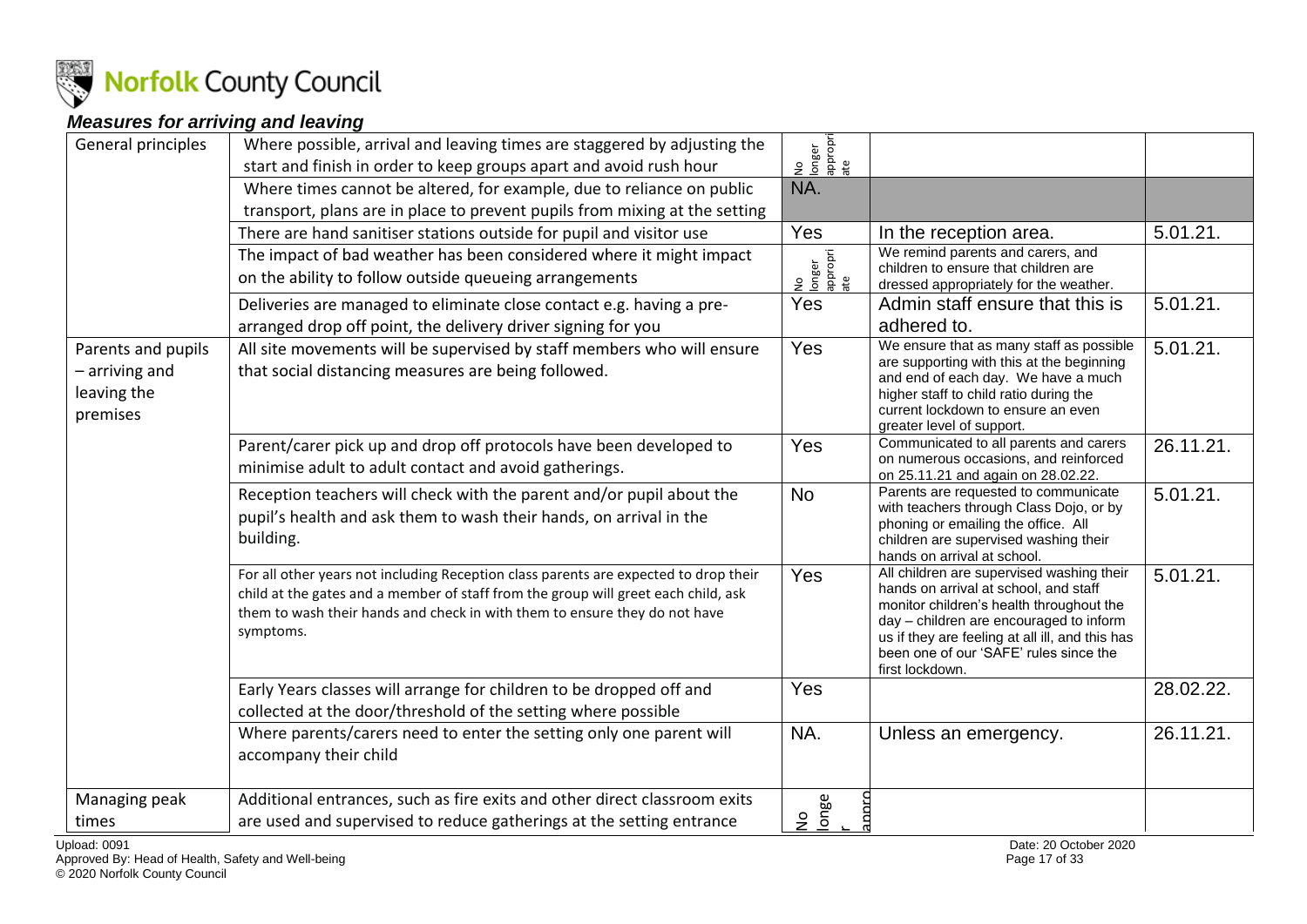

| Where alternative entrances cannot be provided, times have been |     |                  |                   |
|-----------------------------------------------------------------|-----|------------------|-------------------|
| staggered to prevent queuing where possible                     |     |                  |                   |
| Staff and school champions supervise at peak times.             | Yes | Staff supervise. | 1101<br>26.1<br>. |

### *Transport and travel*

<span id="page-17-0"></span>

| General                        | Additional vehicles and vehicle movement changes implemented as a result of<br>COVID-19 measures can be carried out safely (a vehicle movement assessment has<br>been carried out where required)      | <b>Yes</b>               | Two families. | 26.11.21. |
|--------------------------------|--------------------------------------------------------------------------------------------------------------------------------------------------------------------------------------------------------|--------------------------|---------------|-----------|
| Cycling                        | Pupils are instructed to use bike racks one at a time, additional bike racks<br>are provided where required                                                                                            | No longer<br>appropriate |               |           |
| Car journeys                   | Parents, staff and pupils have been advised not to gather in parking<br>areas.                                                                                                                         |                          |               |           |
| Public and school<br>transport | Pupils, parents and staff have been advised not to use school transport if<br>they have symptoms                                                                                                       | NA.                      |               |           |
|                                | Pupils, parents and staff have been advised to wash their hands before<br>and after using transport services                                                                                           | NA.                      |               |           |
|                                | Pupils, parents and staff have been advised of the government advice to<br>wear face coverings when travelling on public and school transport,<br>unless it is not safe to do so                       | NA.                      |               |           |
|                                | Social distancing is applied as far as is possible in transport operated,<br>managed or contracted by the setting by substituting smaller vehicles<br>with larger ones or running additional vehicles. | No longer<br>appropriate |               |           |
|                                | School groups/bubbles are maintained as far as is possible in school<br>vehicles                                                                                                                       | NA.                      |               |           |
|                                | Seats in school vehicles are cordoned off where needed to support<br>passengers spreading out in the vehicle and not sitting face to face.                                                             | NA.                      |               |           |
|                                | Markings are provided where queuing is required for transport services<br>on school premises                                                                                                           | NA.                      |               |           |
|                                | Windows are opened during journeys where it is safe to do so                                                                                                                                           | NA.                      |               |           |
|                                | Cleaning arrangements follow the COVID-19 cleaning and disinfection<br>supplement - Educational Settings.                                                                                              | NA.                      |               |           |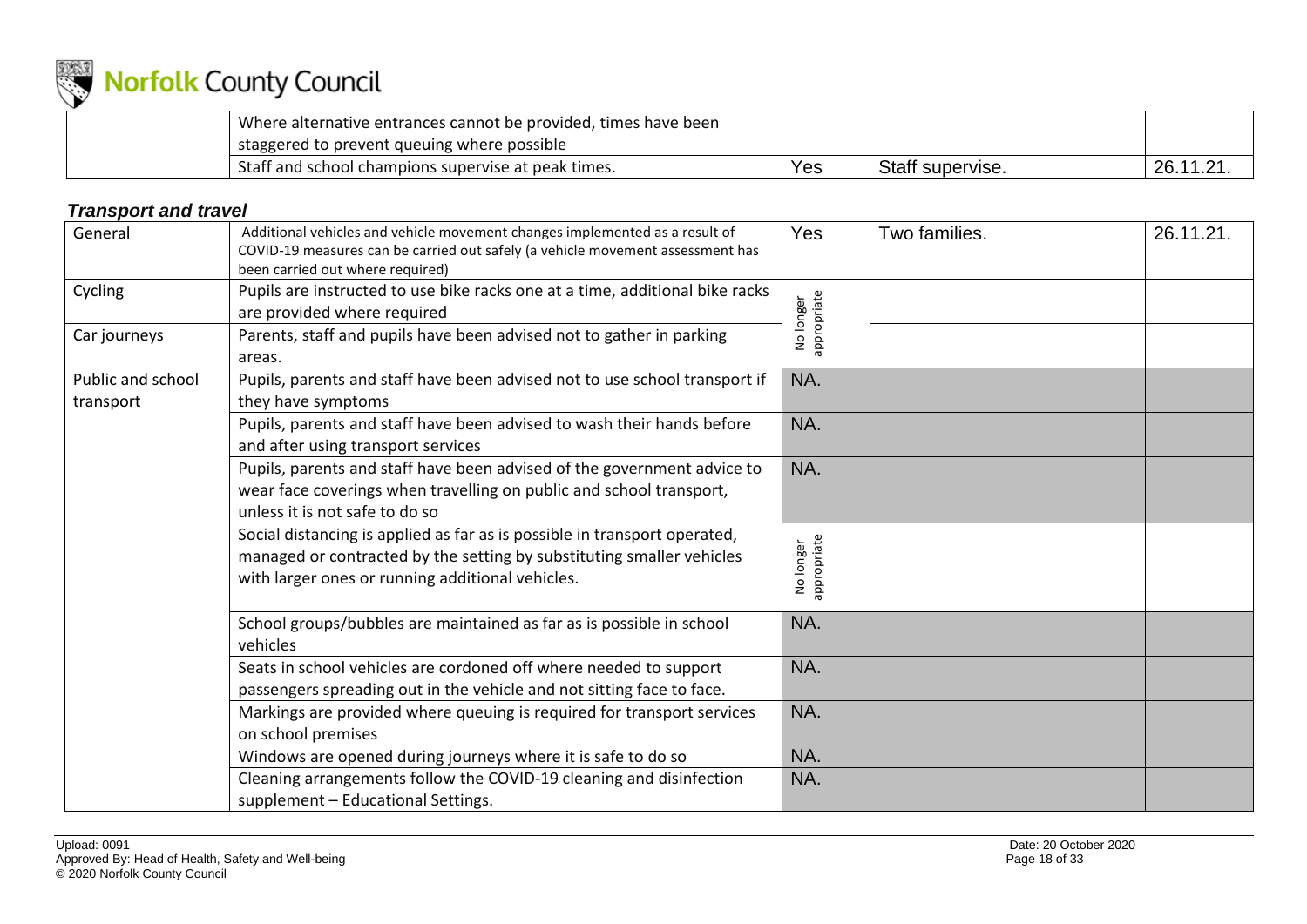

| Staff do not transport a symptomatic pupil (unless specifically in relation | NA. |  |
|-----------------------------------------------------------------------------|-----|--|
| to a residential setting)                                                   |     |  |

### *Visitors (including familiarisation and parents' evenings) and reception area*

<span id="page-18-0"></span>

| General | The number of visitors is minimised as much as possible                                                                                                                                                                                                                                                                                                                                                                                     | Yes                      | Parents' Evenings etc. are carried<br>out virtually.<br>Any essential contractors /<br>interviewees are advised of our risk<br>assessment and protocols prior to<br>their visit.<br>To be reviewed at Easter 2022. | 1.11.21. |
|---------|---------------------------------------------------------------------------------------------------------------------------------------------------------------------------------------------------------------------------------------------------------------------------------------------------------------------------------------------------------------------------------------------------------------------------------------------|--------------------------|--------------------------------------------------------------------------------------------------------------------------------------------------------------------------------------------------------------------|----------|
|         | Visitor times are planned and by appointment only                                                                                                                                                                                                                                                                                                                                                                                           | Yes                      | As above.                                                                                                                                                                                                          | 1.11.21. |
|         | Visitors are advised of the following in advance:<br>Site rules, which entrances and exits to use, vehicle movement and<br>parking<br>Specific arrangements such as areas of the premises that are and are<br>not suitable for use<br>Action to take if they cannot keep away from others<br>To leave the setting immediately if they develop symptoms, not<br>matter how mild.<br>How you will maintain social distancing during the visit | Yes                      | As above.                                                                                                                                                                                                          | 1.11.21. |
|         | On arrival visitors will be:<br>Provided with relevant site information<br>Asked to perform hand hygiene<br>$\bullet$<br>Asked to confirm that they do not have symptoms no matter how<br>$\bullet$<br>mild                                                                                                                                                                                                                                 | Yes                      | As above.                                                                                                                                                                                                          | 1.09.21. |
|         | Visitors will use their own pen or will be provided with a pen that they<br>take with them.                                                                                                                                                                                                                                                                                                                                                 | Yes                      | As above.                                                                                                                                                                                                          | 1.09.21. |
|         | Records of visitors are maintained for contact tracing requirements (as<br>described in management of cases guidance)                                                                                                                                                                                                                                                                                                                       | No longer<br>appropriate |                                                                                                                                                                                                                    |          |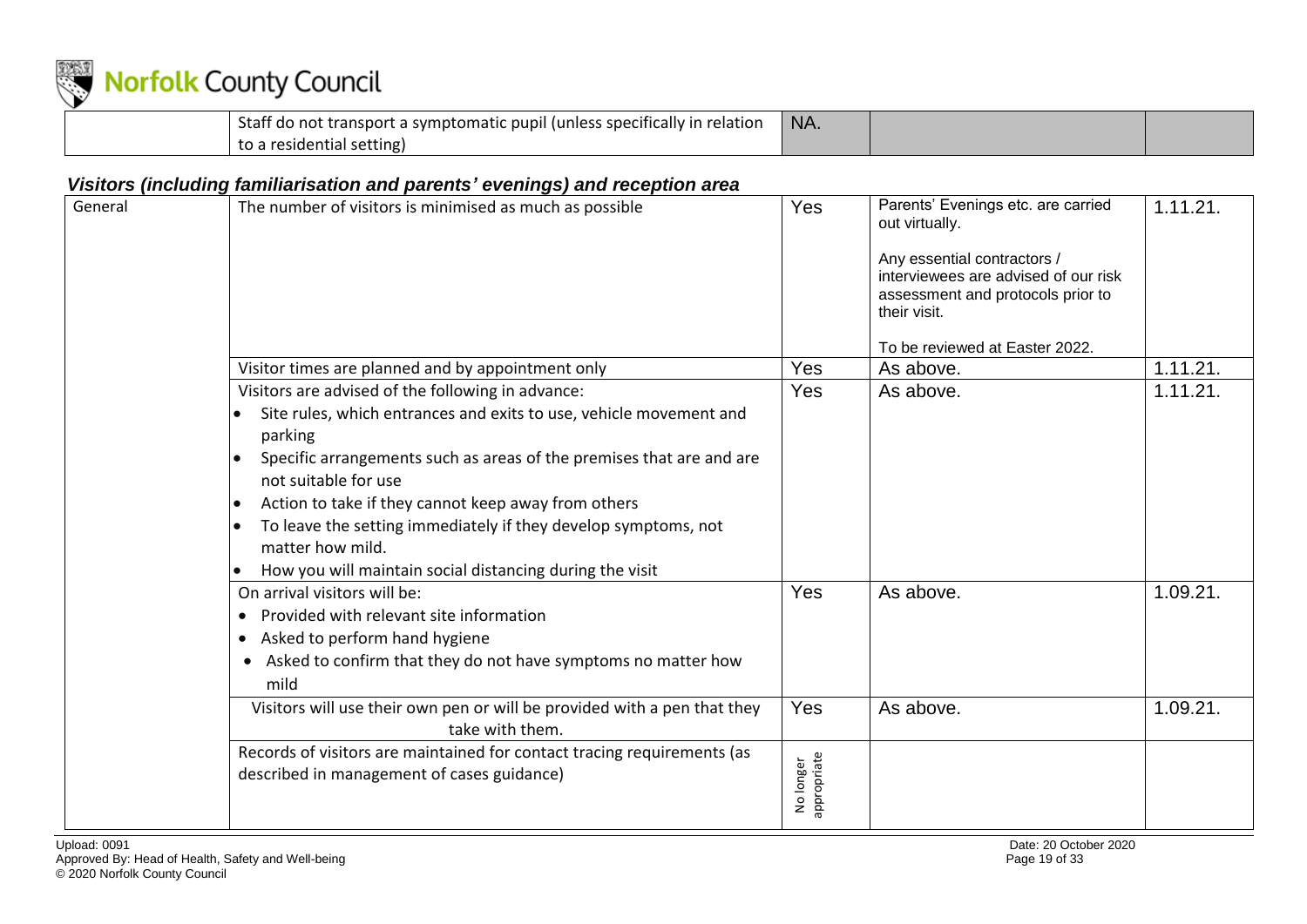

|                                                      | The reception operates on a one in and one out basis                                                                                                                                                                                                                                                                                                                                        | No longer<br>appropriate |                                                                                                                                                                    |          |
|------------------------------------------------------|---------------------------------------------------------------------------------------------------------------------------------------------------------------------------------------------------------------------------------------------------------------------------------------------------------------------------------------------------------------------------------------------|--------------------------|--------------------------------------------------------------------------------------------------------------------------------------------------------------------|----------|
|                                                      | Where reception desks are open, staff maintain a 2-metre distance from<br>visitors, (the use of floor markings may be considered useful). Where this<br>is not possible screens have been installed to protect staff                                                                                                                                                                        | NA.                      |                                                                                                                                                                    |          |
|                                                      | Arrangements are in place to receive general deliveries without close<br>contact (including food deliveries which may be received at an alternative<br>location)                                                                                                                                                                                                                            | Yes.                     |                                                                                                                                                                    | 1.09.21. |
| Contractors                                          | Where possible visits that are not essential to education and safeguarding happen<br>out of hours.                                                                                                                                                                                                                                                                                          | Yes                      | Site Manager and office staff ensure<br>this happens, when necessary with<br>the support of the leadership team.                                                   | 1.09.21. |
|                                                      | Where visits cannot take place outside of school ours, e.g. because they cannot be<br>rescheduled or are needed during the day, an assessment of how social distancing<br>can be maintained has been carried out and agreed with the contractors in advance.                                                                                                                                | Yes                      | By the Site Manager or the<br>leadership team.                                                                                                                     | 1.09.21. |
| Parents and carers<br>(including parent<br>evenings) | All meetings are carried out remotely where possible.<br>Parents and carers should only attend the setting where they have a pre-<br>arranged appointment<br>Where possible, only one parent/carer attend.<br>Visits are planned and organised to ensure distancing and hygiene measures can<br>be maintained<br>Information is provided in advance to ensure arrangements are communicated | Yes                      | Meetings are only arranged<br>on-site when absolutely<br>essential, and have to be<br>agreed with leadership team<br>beforehand. To be reviewed at<br>Easter 2022. | 1.11.21. |
| Visiting<br>professionals                            | The setting has arrangements in place to ensure that all visiting professionals follow<br>the site rules including infection control arrangements.                                                                                                                                                                                                                                          | Yes                      | Office staff have been briefed.                                                                                                                                    | 1.09.21. |
| Pupil familiarisation<br>visits                      | Visits are provided virtually where possible.                                                                                                                                                                                                                                                                                                                                               | Yes                      | A virtual site tour was recorded<br>in 2020 for this purpose.                                                                                                      | 1.11.21. |
|                                                      | The visitor arrangements in this section are applied where in person visits are<br>planned.                                                                                                                                                                                                                                                                                                 | Yes                      | Meetings are only arranged<br>on-site when absolutely                                                                                                              | 1.11.21. |
|                                                      | Visits will take place outside the school day where it is not detrimental to the<br>purpose of the visit.                                                                                                                                                                                                                                                                                   | Yes                      | essential, and have to be<br>agreed with leadership team                                                                                                           | 1.11.21. |
|                                                      | Visitor numbers are limited and appointments are staggered                                                                                                                                                                                                                                                                                                                                  | Yes                      |                                                                                                                                                                    | 1.11.21. |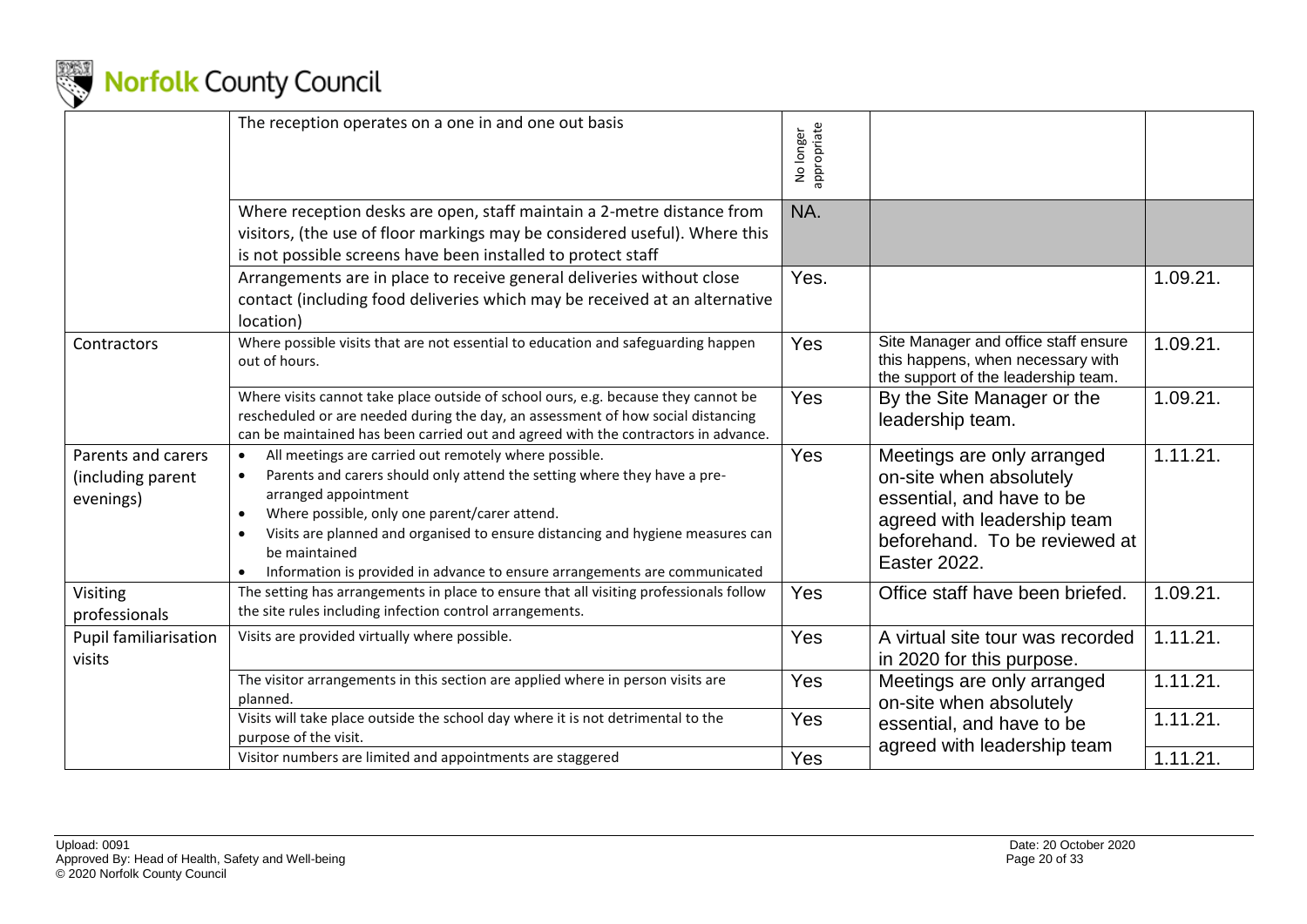

| Pupil lesson<br>attendance for<br>familiarisation | Existing groups are extended to accommodate pupil lessons attendance and plans<br>are in place that include:<br>Limiting visiting pupils mixing between additional groups<br>Limiting the number of different visiting pupils joining at the same time (with at<br>least a 48-hour period between different pupils joining)<br>Avoiding compromising the existing social distancing arrangements within the<br>class<br>The wider implications for increased general use of premises, for example,<br>toilets and movement around premises) have been considered and controls<br>implemented | Yes | beforehand. To be reviewed at 25.11.21.<br>Easter 2022. |  |
|---------------------------------------------------|----------------------------------------------------------------------------------------------------------------------------------------------------------------------------------------------------------------------------------------------------------------------------------------------------------------------------------------------------------------------------------------------------------------------------------------------------------------------------------------------------------------------------------------------------------------------------------------------|-----|---------------------------------------------------------|--|
|                                                   | Involvement of the pupil and their parents to understand the arrangements that<br>are in place to reduce the risk.                                                                                                                                                                                                                                                                                                                                                                                                                                                                           |     |                                                         |  |

#### *Lunchtime and breaks*

<span id="page-20-0"></span>

|          | Lunch provision considers distancing requirements and avoiding group<br>mixing and queues and is staggered where possible.                                                                                                                 |                             |                                                                        |          |
|----------|--------------------------------------------------------------------------------------------------------------------------------------------------------------------------------------------------------------------------------------------|-----------------------------|------------------------------------------------------------------------|----------|
|          | Consideration has been given to using other spaces for lunch, including<br>classrooms and outside spaces.                                                                                                                                  | appropriate<br>No longer    |                                                                        |          |
|          | Packed lunches are stored in the individual group classrooms rather than<br>a central location to avoid group mixing                                                                                                                       |                             |                                                                        |          |
|          | The use of pre-ordering and trolley services have been considered.                                                                                                                                                                         | NA.                         |                                                                        |          |
|          | Where times of use cannot be staggered between groups, larger spaces<br>have been partitioned.                                                                                                                                             | NA.                         |                                                                        |          |
|          | Tables and seating are moved apart and reflect the maximum capacity to<br>allow social distancing within the group. Where furniture is fixed and<br>cannot be moved space is created by taping off/taking out of use<br>alternate seating. | Yes                         | Classroom furniture has been<br>moved to support social<br>distancing. | 5.01.21. |
|          | Plans are in place for pupils and staff to access the facilities that are used<br>during break times in a way that avoids group mixing                                                                                                     | No longer<br>appropria<br>ஐ |                                                                        |          |
| Catering | Arrangements comply with guidance for food businesses on coronavirus<br>(COVID-19).                                                                                                                                                        |                             |                                                                        |          |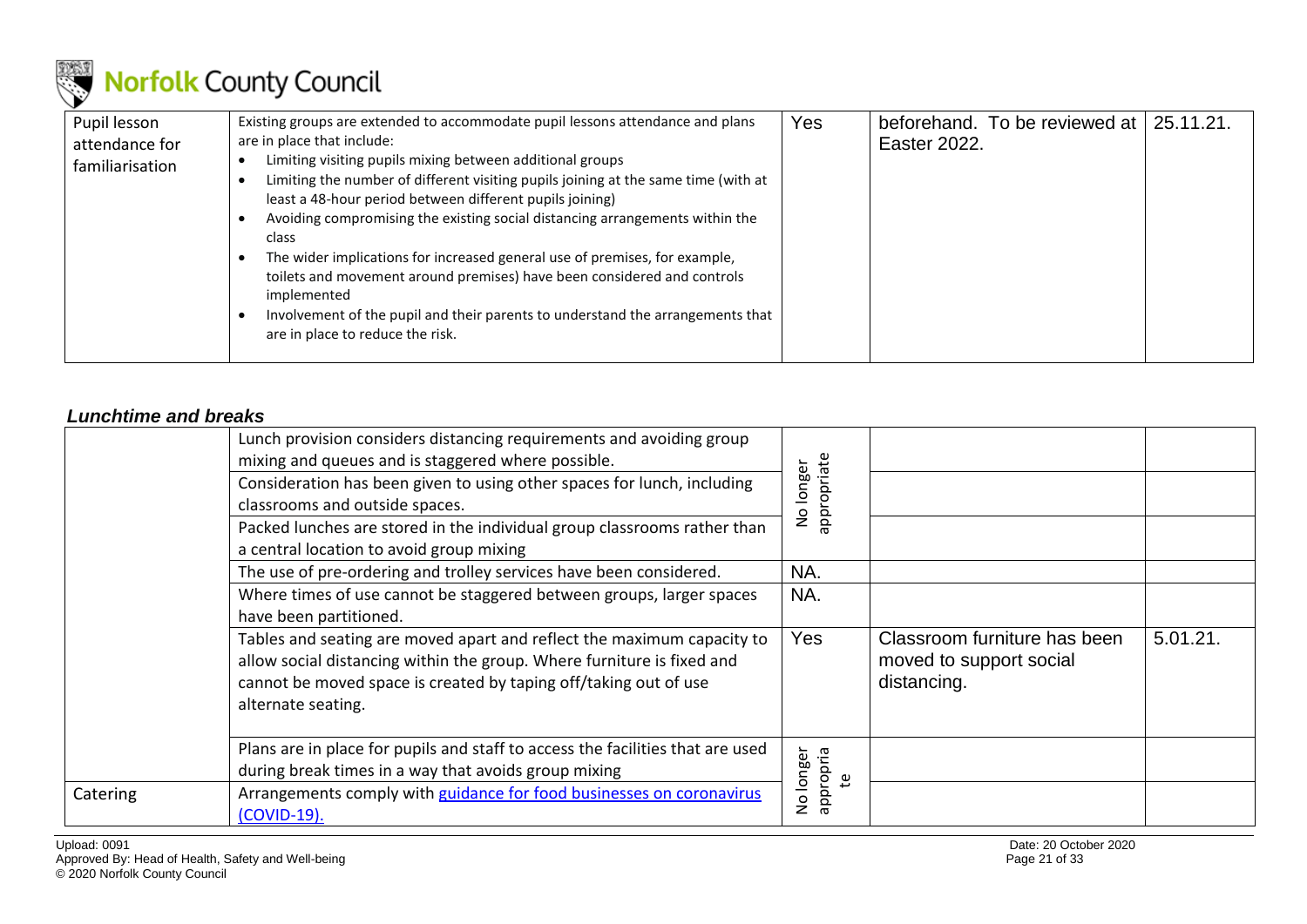

| Where catering services are contracted, the setting has ensured that the<br>service is COVID-19 secure. |     |                  |          |
|---------------------------------------------------------------------------------------------------------|-----|------------------|----------|
| The way in which essential food deliveries are received is managed                                      |     |                  |          |
| Social distancing is employed at meal collection points (the use of floor                               |     |                  |          |
| tape to demarcate areas may be useful) where this is not possible screens                               |     |                  |          |
| are installed where required between pupils and serving staff                                           |     |                  |          |
| Additional meal collection points have been put in place to reduce                                      | NA. |                  |          |
| queuing where necessary                                                                                 |     |                  |          |
| Alternative payment methods are being used to eliminate cash handling                                   | NA. | Cashless system. | 5.01.21. |
| Tills are screened where still in use                                                                   | NA. | Cashless system. | 5.01.21. |

#### *Increasing ventilation*

| Using fans  | Where fans are needed in offices, discussion has taken place with staff<br>who use that space to agree terms of use.                                                                                                                            | NA.        |                        |          |
|-------------|-------------------------------------------------------------------------------------------------------------------------------------------------------------------------------------------------------------------------------------------------|------------|------------------------|----------|
|             | Where fans are needed in classrooms and other educational areas, a<br>decision for their use has been made by the Headteacher in conjunction<br>with staff.                                                                                     | NA.        |                        |          |
| Ventilation | Windows and doors are open to increase ventilation where it is safe and<br>appropriate                                                                                                                                                          | <b>Yes</b> | Throughout the school. | 5.01.21. |
|             | Where installed, the setup of air conditioning systems have been<br>reviewed to maximise the intake of fresh air.                                                                                                                               | Yes        | As above.              | 5.01.21. |
|             | Where systems serve multiple buildings or are fully recirculating, advice<br>has been sought from HVAC engineers and this has been implemented.                                                                                                 | NA.        | As above.              | 5.01.21. |
|             | Rooms and zones which do not have a direct supply of outside air are not<br>used where they are needed for considerable lengths of time (longer<br>than 30 minutes and use of these areas is limited to one person at a time<br>where possible. | NA.        |                        | 8.03.21  |

#### <span id="page-21-1"></span><span id="page-21-0"></span>*Toilets and handwashing facilities*

| <b>Times</b><br>s of use are staggered where possible. |  |  |
|--------------------------------------------------------|--|--|
|--------------------------------------------------------|--|--|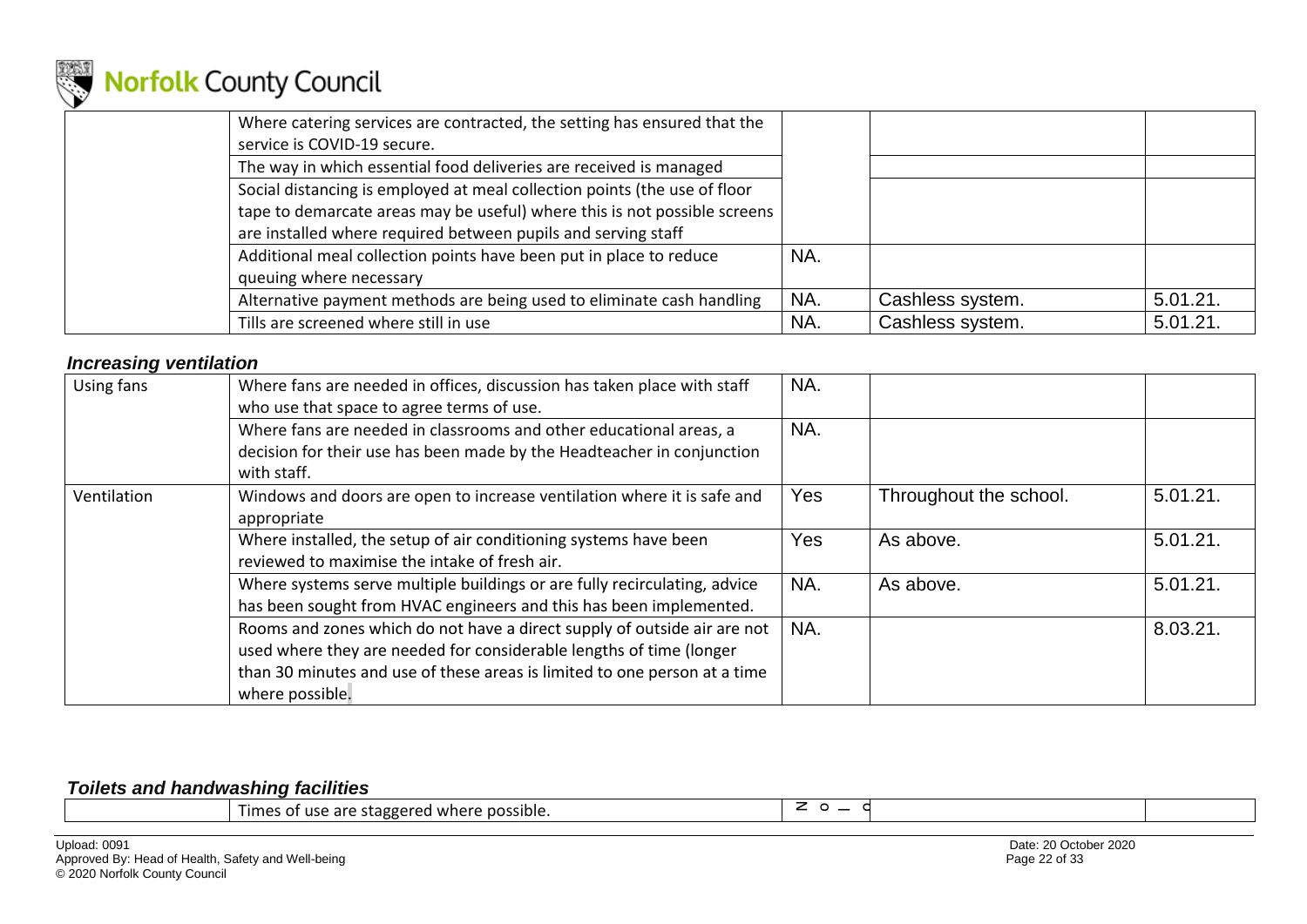

| Pupils have been informed of how to use facilities appropriately applying |  |  |
|---------------------------------------------------------------------------|--|--|
| distancing requirements.                                                  |  |  |
| Hand dryers are efficient and effective in quick drying or have been      |  |  |
| replaced with more efficient dryers or paper towels                       |  |  |
| Consideration has been given to replacing traditional taps with easy      |  |  |
| operating lever taps                                                      |  |  |

### *Meetings and events*

<span id="page-22-0"></span>

| Meetings | Where possible, meetings and events such as staff training are conducted<br>remotely in order to reduce the risk associated with increasing contact |                 |  |
|----------|-----------------------------------------------------------------------------------------------------------------------------------------------------|-----------------|--|
|          | Meetings only take place in person where:                                                                                                           |                 |  |
|          | There is a need to be in person for safeguarding, well-being or<br>$\bullet$                                                                        |                 |  |
|          | statutory reasons or                                                                                                                                |                 |  |
|          | Limitations of technology, poor or unstable signal                                                                                                  |                 |  |
|          | The following measures have been implemented for in person meetings:                                                                                |                 |  |
|          | They are kept to the smallest number necessary to enable the                                                                                        |                 |  |
|          | meeting to take place, considering existing groupings                                                                                               |                 |  |
|          | All other participants will connect to the meeting remotely.<br>$\bullet$                                                                           |                 |  |
|          | The meeting will take place outdoors unless for reasons of<br>$\bullet$                                                                             |                 |  |
|          | confidentiality, need to use technology or equipment in a building or<br>weather                                                                    | appropriate     |  |
|          | Use separate spaces or rooms where possible to limit the number of<br>$\bullet$<br>people in the same area                                          | <b>Volonger</b> |  |
|          | Ensure 2m distance is maintained at all times, not sitting face to face<br>$\bullet$                                                                |                 |  |
|          | Paperwork is shared electronically where possible<br>$\bullet$                                                                                      |                 |  |
|          | Consideration is given to meeting etiquette to maintain distancing,<br>$\bullet$                                                                    |                 |  |
|          | e.g. when meeting indoors leave the room in single file starting with                                                                               |                 |  |
|          | the person nearest the door first.                                                                                                                  |                 |  |
|          | People do not shake hands.<br>$\bullet$                                                                                                             |                 |  |
|          | Participants practise good hand and respiratory hygiene before, after<br>$\bullet$                                                                  |                 |  |
|          | and during the meeting.                                                                                                                             |                 |  |
|          | Where held indoors they are held in well ventilated spaces.<br>$\bullet$                                                                            |                 |  |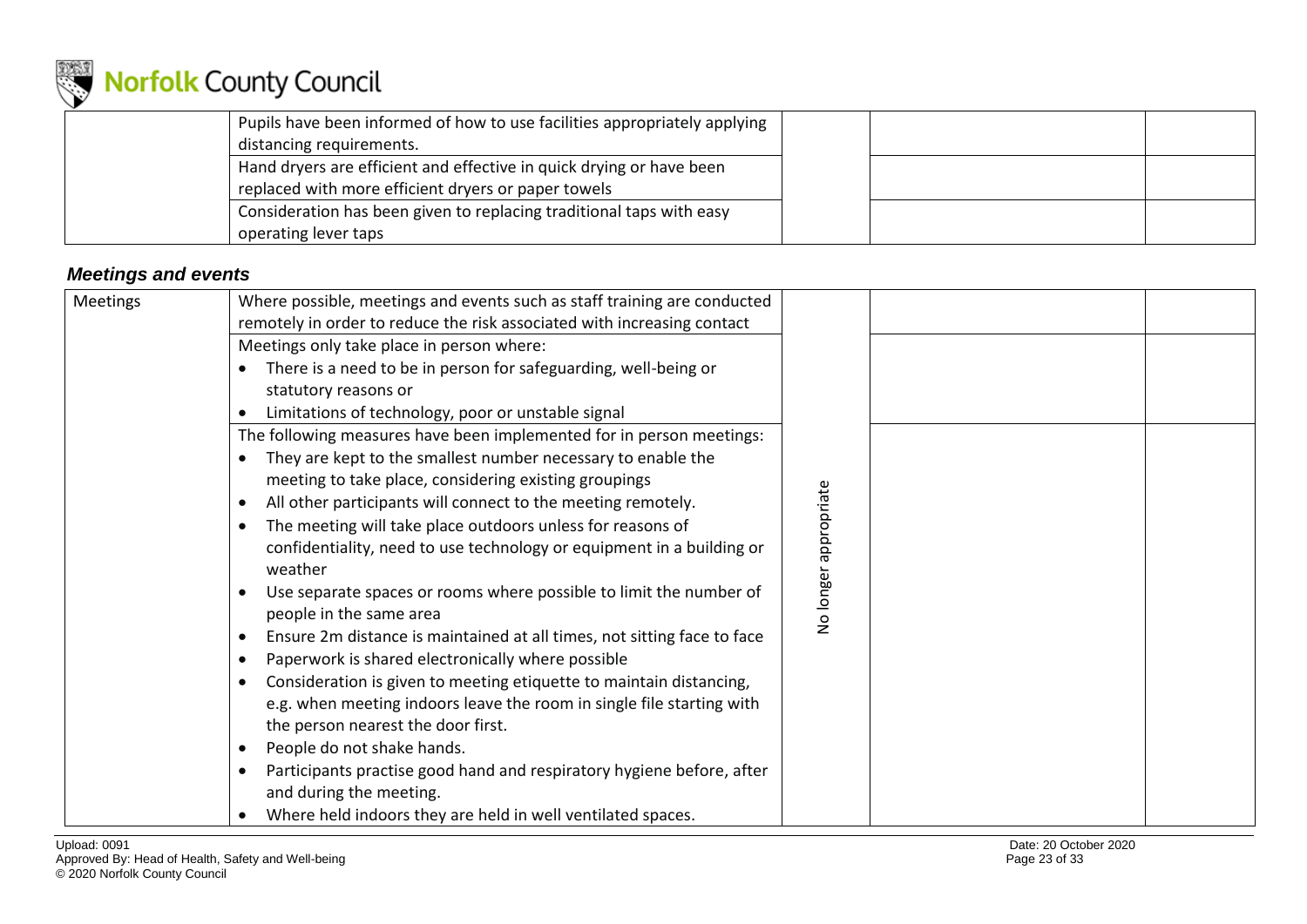

|                | All in person meetings are authorised by the Head teacher, who has<br>$\bullet$<br>satisfied themselves that all reasonable measures have been<br>implemented.                                                                                                                                                                                                                                                                                                                                                                                                                                                                                                                                                                                                                                                                                                                                                                                                                                                                                                                                                                                                                                                                                                                                                                                                                                                                                                                                                                                                                                        |                          |                                                                                                                 |           |
|----------------|-------------------------------------------------------------------------------------------------------------------------------------------------------------------------------------------------------------------------------------------------------------------------------------------------------------------------------------------------------------------------------------------------------------------------------------------------------------------------------------------------------------------------------------------------------------------------------------------------------------------------------------------------------------------------------------------------------------------------------------------------------------------------------------------------------------------------------------------------------------------------------------------------------------------------------------------------------------------------------------------------------------------------------------------------------------------------------------------------------------------------------------------------------------------------------------------------------------------------------------------------------------------------------------------------------------------------------------------------------------------------------------------------------------------------------------------------------------------------------------------------------------------------------------------------------------------------------------------------------|--------------------------|-----------------------------------------------------------------------------------------------------------------|-----------|
| Staff training | The following additional measures have been implemented for staff training:<br>Training is only delivered in person where it is critical to essential service<br>delivery and practical aspects or practice exercises are required as part of the<br>training. All other training is delivered online.<br>course content and delivery methods have been reviewed, group activities are<br>not included, any close contact face to face tasks have been eliminated from the<br>course where possible<br>Where close contact is needed e.g. restrictive physical intervention, staff will<br>only undertake this practical activity with staff who are in their cohorted group<br>where possible<br>Training protocols are provided, which includes checking in with participants<br>$\bullet$<br>each day on their arrival to ensure they do not have symptoms, information<br>about actions to take if they become ill, universal hygiene expectations and how<br>to move around the space, in and out of the room in order to maintain<br>distances e.g. leaving in single file starting with the person nearest the door.<br>Everyone washes their hands, on arrival, prior to the commencement of training<br>$\bullet$<br>and at regular intervals during the day.<br>Training items are not shared between delegates, unless essential, for example,<br>$\bullet$<br>the practical use of equipment. Where equipment is shared, items are<br>disinfected between users.<br>Breaks are planned to avoid mixing with other site users and delegates bring<br>their own food. Delegates spread out. | No longer appropriate    |                                                                                                                 |           |
| Staff rooms    | Where available additional areas are used in order to avoid<br>compromising cohorted staff groups.                                                                                                                                                                                                                                                                                                                                                                                                                                                                                                                                                                                                                                                                                                                                                                                                                                                                                                                                                                                                                                                                                                                                                                                                                                                                                                                                                                                                                                                                                                    | Yes                      | Two staff areas are available to support social<br>distancingany of the staff can use either of<br>these areas. | 25.02.22. |
|                | Times of use for staff breaks are staggered to prevent staff groups from<br>mixing                                                                                                                                                                                                                                                                                                                                                                                                                                                                                                                                                                                                                                                                                                                                                                                                                                                                                                                                                                                                                                                                                                                                                                                                                                                                                                                                                                                                                                                                                                                    | appropriate<br>No longer |                                                                                                                 |           |
|                | Furniture has been arranged to encourage distancing and not sitting face<br>to face                                                                                                                                                                                                                                                                                                                                                                                                                                                                                                                                                                                                                                                                                                                                                                                                                                                                                                                                                                                                                                                                                                                                                                                                                                                                                                                                                                                                                                                                                                                   | Yes                      |                                                                                                                 | 26.11.21. |
| Events         | Events other than those specified in the compliance code as being<br>possible and legal will not be arranged                                                                                                                                                                                                                                                                                                                                                                                                                                                                                                                                                                                                                                                                                                                                                                                                                                                                                                                                                                                                                                                                                                                                                                                                                                                                                                                                                                                                                                                                                          | NA.                      |                                                                                                                 |           |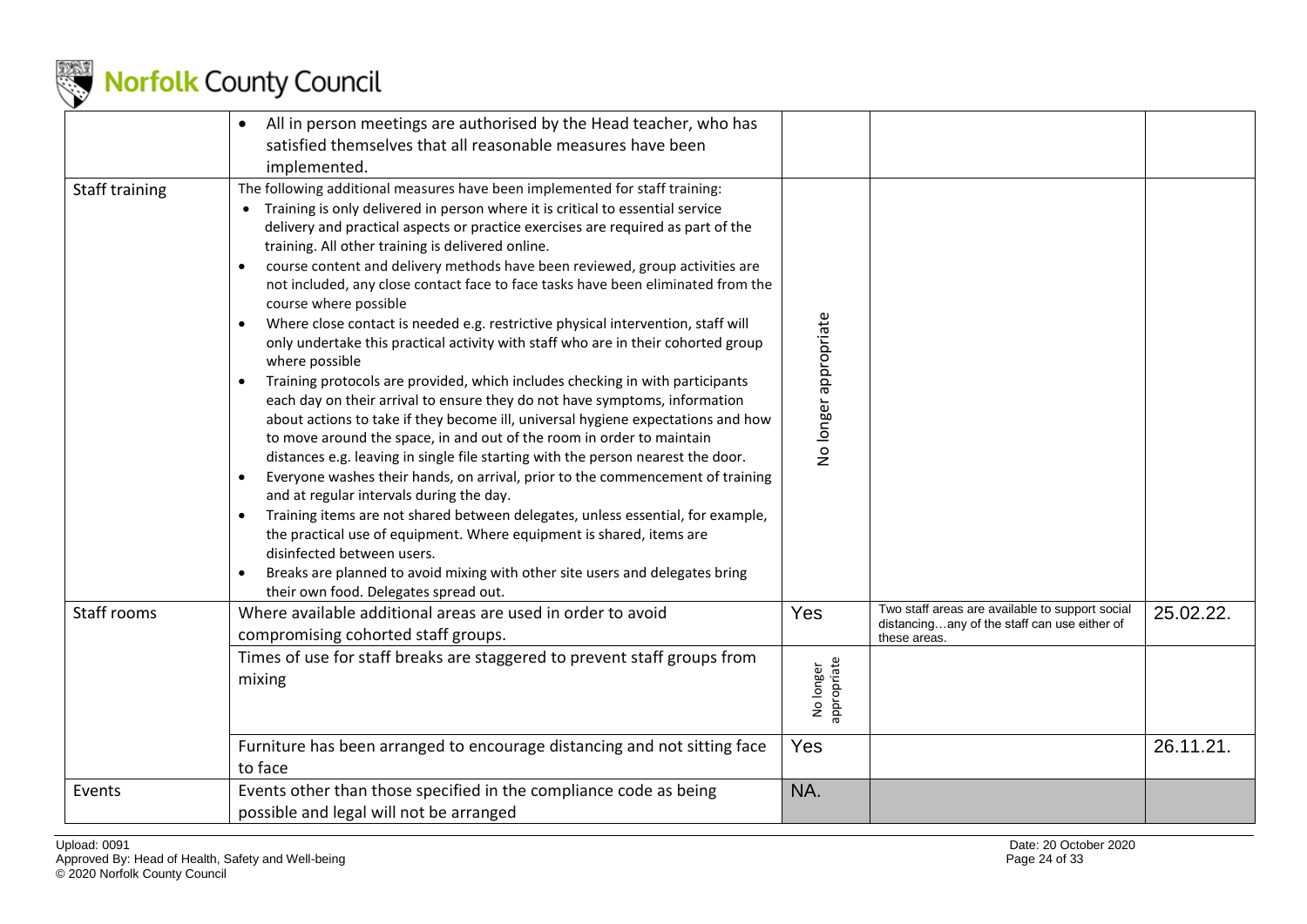

| Parents evenings | 'Meetings are undertaken by telephone or internet. | Yes | Microsoft Teams or phone.      | 26.11.21. |
|------------------|----------------------------------------------------|-----|--------------------------------|-----------|
|                  |                                                    |     | To be reviewed at Easter 2022. |           |

### **Universal Hygiene Arrangements**

### *Cleaning and disinfection*

<span id="page-24-1"></span><span id="page-24-0"></span>

| <b>Cleaning</b> | If a surface is visibly dirty it is always cleaned prior to disinfection. Even<br>where you use a dual product as described in the compliance code.                                                                                                                                                                                                                                                                                                                                                                                                                                                                                                                                             | <b>Yes</b> | Site Manager to ensure that<br>this happens. | 5.01.21. |
|-----------------|-------------------------------------------------------------------------------------------------------------------------------------------------------------------------------------------------------------------------------------------------------------------------------------------------------------------------------------------------------------------------------------------------------------------------------------------------------------------------------------------------------------------------------------------------------------------------------------------------------------------------------------------------------------------------------------------------|------------|----------------------------------------------|----------|
|                 | Different cleaning equipment is provided for kitchens, toilets, classrooms<br>and office areas.                                                                                                                                                                                                                                                                                                                                                                                                                                                                                                                                                                                                 | <b>Yes</b> | Site Manager ensures that this<br>happens.   | 5.01.21. |
|                 | The setting has identified the specific cleaning methods for the items<br>that require cleaning.                                                                                                                                                                                                                                                                                                                                                                                                                                                                                                                                                                                                | Yes        | Following gov.uk guidance.                   | 5.01.21. |
|                 | All Staff who undertake cleaning:<br>Will follow the instructions for cleaning products and disinfectants to<br>ensure it is effective to ensure that all of the surface has disinfectant<br>applied and not to wipe items dry before the required contact time has<br>been achieved.<br>Are provided with disinfectant wipes to enable them to clean and disinfect<br>contact points in teaching spaces and equipment between mains groups<br>using them.                                                                                                                                                                                                                                      | <b>Yes</b> | Monitored by the Site<br>Manager.            | 5.01.21. |
|                 | The setting will continue with their enhanced cleaning and disinfection<br>arrangements that have already been put in place, including:<br>Cleaning all touch points including those that that are fixed to the premises<br>(inside and out) twice a day as well as cleaning equipment, resources and<br>surfaces in between use by each main group<br>Secondary settings -, the frequency of cleaning hand contact surfaces is<br>$\bullet$<br>increased including the cleaning of shared equipment in between classes.<br>Early years settings and settings where pupils may find if difficult to maintain<br>personal hygiene - the frequency of cleaning hand contact surfaces is increased | Yes        |                                              | 5.01.21. |
|                 | The COVID19 Educational Settings Cleaning and Disinfection<br>supplementary information has been used to establish the requirements<br>for educational resources and equipment and these are recorded                                                                                                                                                                                                                                                                                                                                                                                                                                                                                           | Yes        | Where necessary.                             | 5.01.21. |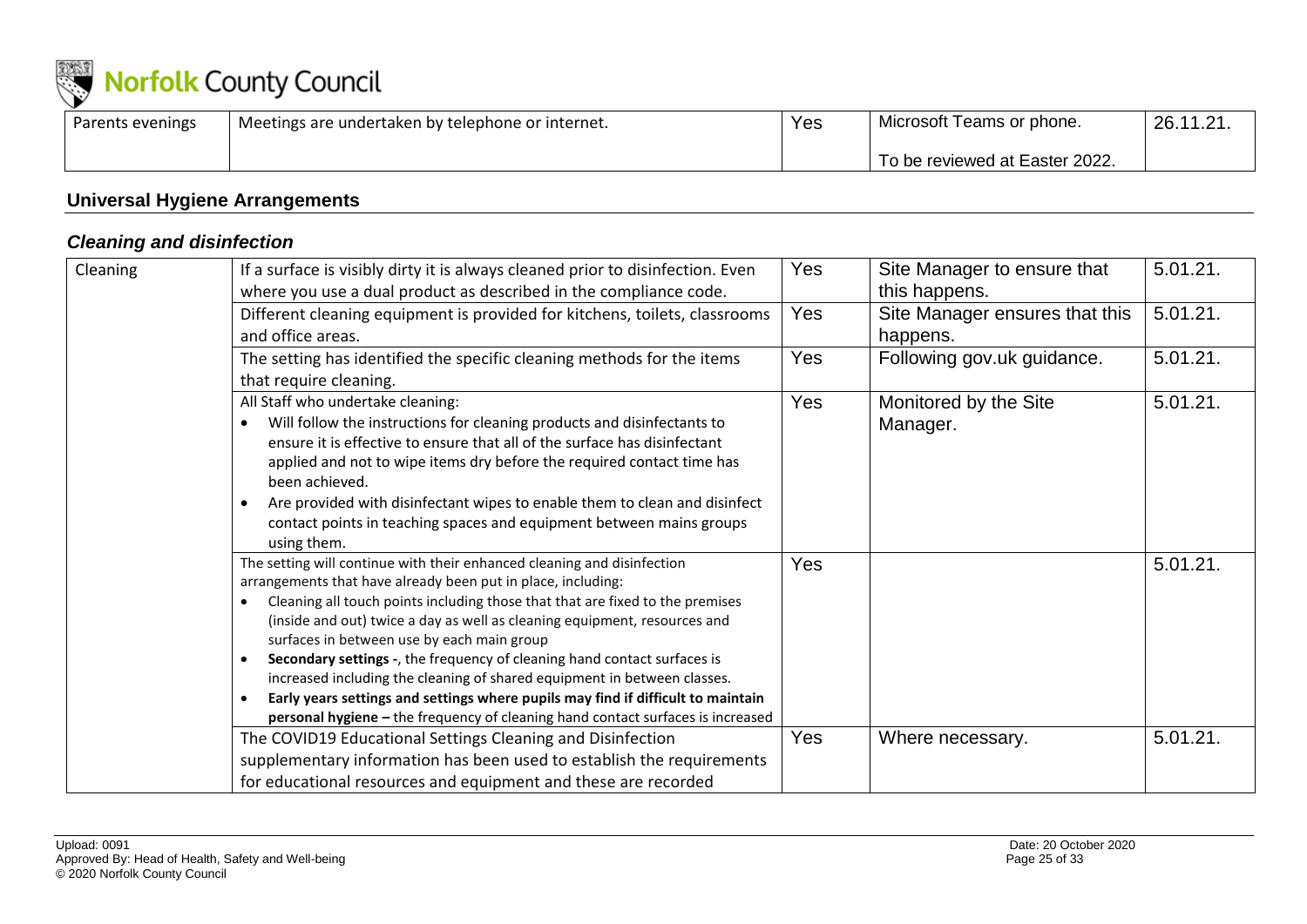

| Water coolers and<br>drinking water     | A system has been put in place to store used equipment prior to cleaning<br>in order to avoid inadvertent use between groups.<br>Where water coolers and drinking water is provided from a shared source, use must<br>be supervised and the outlet wiped by a staff member between filling receptacles in<br>order reduce the risk of cross contamination between filling. | appropriate<br>longer<br>$\frac{1}{2}$ |                               |          |
|-----------------------------------------|----------------------------------------------------------------------------------------------------------------------------------------------------------------------------------------------------------------------------------------------------------------------------------------------------------------------------------------------------------------------------|----------------------------------------|-------------------------------|----------|
| Storage                                 | Hand sanitiser that is not in use will be stored with other flammable cleaning<br>equipment (please note: some types have an increased risk). This is particularly<br>important where larger quantities are in storage                                                                                                                                                     | Yes.                                   | Locked in cleaners' cupboard. | 5.01.21. |
| Tissues and waste<br>from bins provided | Tissues are provided in classrooms and other areas to ensure good respiratory<br>hygiene.<br>Waste bins are provided in classroom and other key locations such as dining<br>areas<br>Bins are emptied regularly throughout the day<br>Bins and tissues are provided in the same place<br>Waste bags for tissues are double bagged for disposal                             | Yes                                    |                               | 5.01.21. |

### *Handwashing and respiratory hygiene arrangements*

<span id="page-25-0"></span>

| <b>Handwashing</b> | Good hand hygiene is supported by:                                                  | Yes | 5.01.21. |
|--------------------|-------------------------------------------------------------------------------------|-----|----------|
|                    | Staff are ensuring that hand hygiene is carried out more frequently than normal     |     |          |
|                    | (pupils and staff) following the requirements of COVID-19 guidance for all          |     |          |
|                    | <i>education settings</i> and NHS guidance in an age appropriate way e.g. observing |     |          |
|                    | young pupils, instructing in the class.                                             |     |          |
|                    | Event related prompts are given to pupils by staffafter before when as a            |     |          |
|                    | more effective means of promoting hand hygiene that fixed time prompts.             |     |          |
|                    | Supervision arrangements are in place to support pupils with handwashing            |     |          |
|                    | where it is needed.                                                                 |     |          |
|                    | Skin friendly wipes such as baby wipes are provided as an alternative where         |     |          |
|                    | children are not able to wash their hands due to age or health conditions.          |     |          |
|                    | Hand hygiene frequencies include: arrival, before and after eating, before and      |     |          |
|                    | after breaks, going to the toilet, before leaving, after removing a face covering,  |     |          |
|                    | after handling resources (including those taken home) and at other identified       |     |          |
|                    | intervals determined by the setting in relation to the activities carried out.      |     |          |
|                    | Entrances are supervised on arrival in the morning to support hand sanitising on    |     |          |
|                    | arrival.                                                                            |     |          |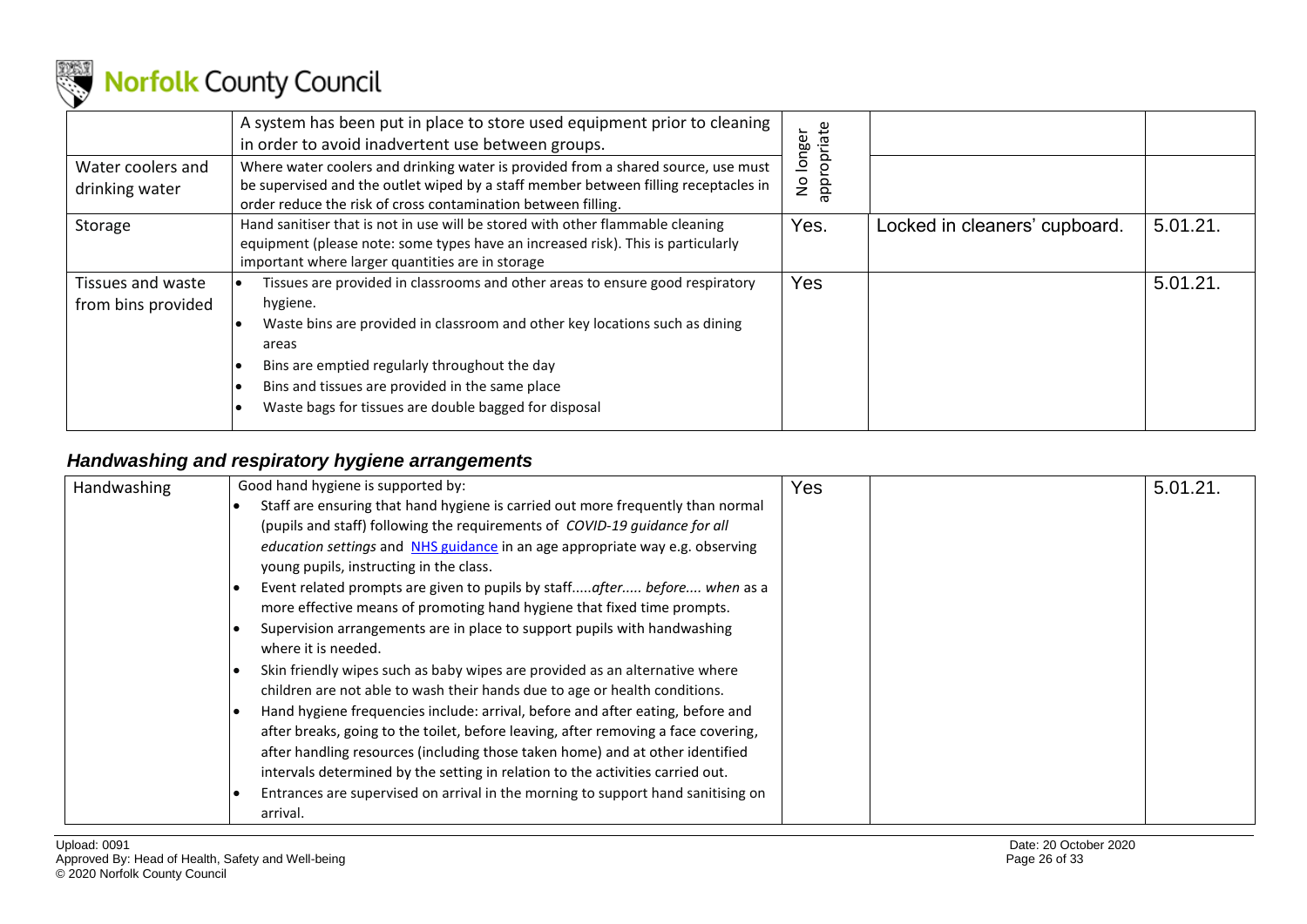

| Staff, pupils (and parents) are advised that handwashing must be carried out<br>$\bullet$<br>when they arrive at home.                                                                                                                                                                                                                     |     |                                                             |          |
|--------------------------------------------------------------------------------------------------------------------------------------------------------------------------------------------------------------------------------------------------------------------------------------------------------------------------------------------|-----|-------------------------------------------------------------|----------|
| Hand washing is carried out using running water (static bowls are not<br>used)                                                                                                                                                                                                                                                             | Yes |                                                             | 5.01.21. |
| Hand sanitiser points are provided at key locations around the site<br>including: at all entrance doors to the setting, at the entrance to toilet<br>facilities, at the entrance to dining facilities, at points of high contact such<br>as near non-automatic doors in corridors, lifts and stairs, classrooms,<br>office facilities etc. | Yes |                                                             | 5.01.21. |
| Consideration has been be given to outside points being provided in a<br>manner that enables removal and securing at the end of the day e.g. on<br>tables/temporary or movable stands etc.                                                                                                                                                 | NA. |                                                             | 5.01.21. |
| Hand sanitiser points have drip trays to deal with spillages and reduce the<br>slip risk where applicable (such as those affixed to walls)                                                                                                                                                                                                 | NA. |                                                             | 5.01.21. |
| Hand sanitiser is stored appropriately and safely according to pupil age<br>and individual risks. Where the provision of hand sanitiser points<br>presents a risk of ingestion, this risk is managed through pupil supervision<br>(contact will be made with Health, Safety and Well-Being where this is<br>not possible)                  | Yes |                                                             | 5.01.21. |
| All staff and pupils are regularly reminded about following Catch it, Kill it, Bin it<br>requirements. Tissues and bins are provided for use and handwashing is carried out<br>after.                                                                                                                                                      | Yes | Reminders have also been put<br>in fortnightly newsletters. | 5.01.21. |
| Pupils and staff are aware of the need to avoid touching their eyes, nose<br>or mouth if hands have not been washed.                                                                                                                                                                                                                       | Yes |                                                             | 5.01.21. |
| Staff and pupils have been advised to avoid wearing rings (except for a<br>plain band) in order to ensure thorough handwashing.                                                                                                                                                                                                            | Yes | Pupils do not wear rings.                                   | 5.01.21. |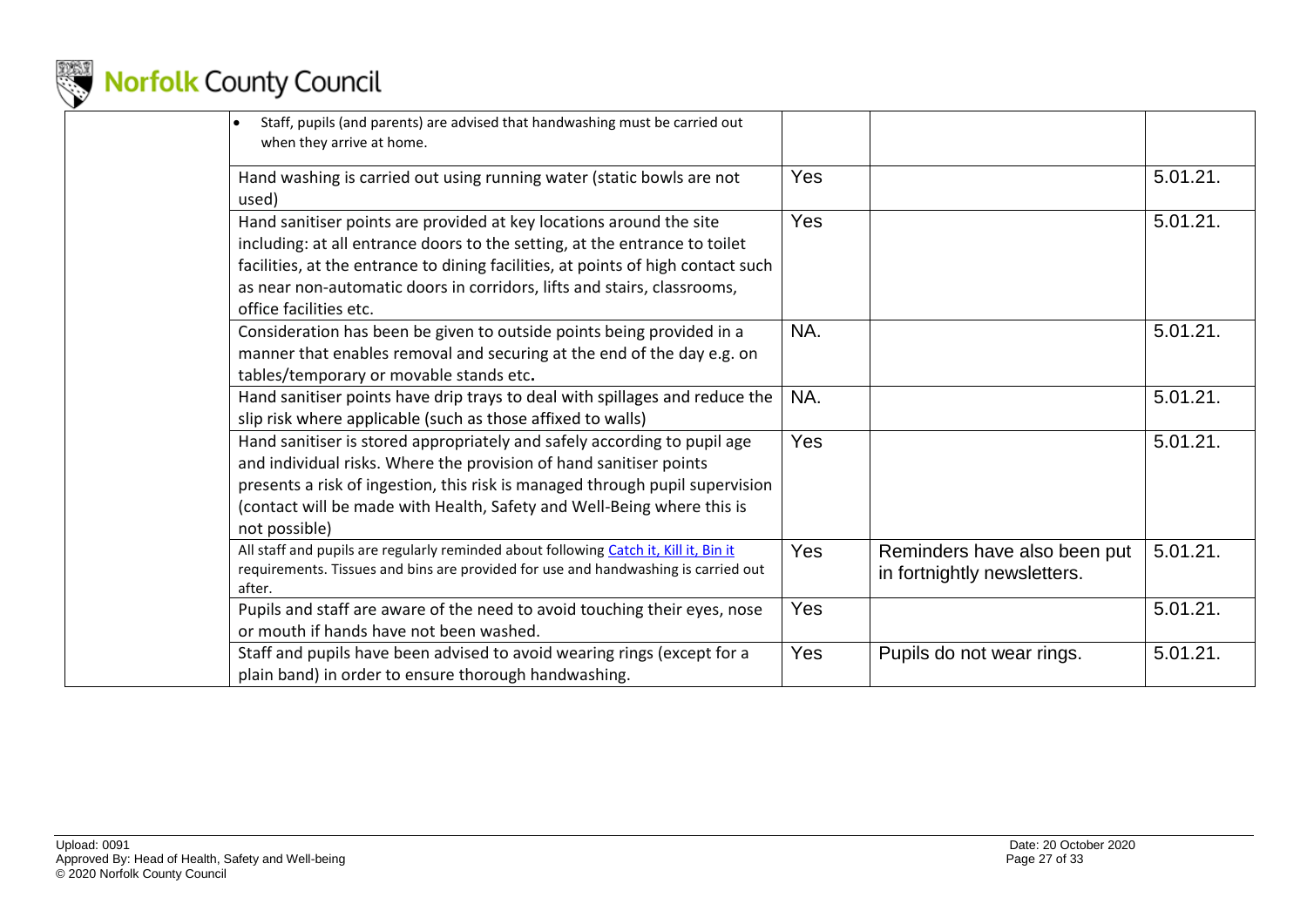

### **Health Needs**

#### *Staff health*

| Individual<br>assessment | All individuals requiring a specific risk assessment have been identified,<br>risk assessments have been undertaken in line with COVID-19 Your health<br>and your safety when working in educational settings and the template<br>provided is used to record conversations and agreed control measures. | Yes | Two staff risk assessments have been<br>carried out by TM, as advised by HR. A<br>staff member who has requested that a<br>risk assessment be carried out has also<br>had a risk assessment. | 5.01.21. |
|--------------------------|---------------------------------------------------------------------------------------------------------------------------------------------------------------------------------------------------------------------------------------------------------------------------------------------------------|-----|----------------------------------------------------------------------------------------------------------------------------------------------------------------------------------------------|----------|
| Wellbeing                | Suitable supportive measures have been put in place for staff, for<br>example, how to obtain well-being support                                                                                                                                                                                         | Yes | This is well publicised by HR.                                                                                                                                                               | 5.01.21. |
|                          | Where possible, flexible work practices have been put in place to<br>promote a positive work-life balance for all staff.                                                                                                                                                                                | Yes |                                                                                                                                                                                              | 5.01.21. |
| Symptoms                 | Staff know to go home as soon as possible if they develop symptoms                                                                                                                                                                                                                                      | Yes |                                                                                                                                                                                              | 5.01.21. |
| <b>COVID Testing</b>     | Staff are encouraged to have testing when they or a member of their<br>household develop symptoms, this will reduce the need to self-isolate in<br>the event of a negative test (no longer appropriate as of 25.02.22).                                                                                 | Yes |                                                                                                                                                                                              | 5.01.21. |

#### <span id="page-27-0"></span>*Pupil Health and planned close contact activities*

<span id="page-27-2"></span><span id="page-27-1"></span>

| Symptoms                                       | Pupils know what the main symptoms are and who to report to if they<br>develop symptoms, no matter how mild                                                                                                                | Yes | Staff monitor children throughout the<br>day. Children have been trained to                                               | 8.03.21. |
|------------------------------------------------|----------------------------------------------------------------------------------------------------------------------------------------------------------------------------------------------------------------------------|-----|---------------------------------------------------------------------------------------------------------------------------|----------|
|                                                | Staff check with pupils regarding symptoms on their arrival and remain<br>vigilant for developing symptoms throughout the day                                                                                              | Yes | follow our 'SAFE' rules since the first<br>lockdown, which includes informing<br>staff if they are feeling at all unwell. | 8.03.21. |
|                                                | Arrangements are in place for the management of pupils who are not<br>able to communicate their symptoms and staff are aware of these<br>arrangements e.g. temperature checks                                              | Yes | This was revisited on 8.03.21.                                                                                            | 8.03.21. |
| Increased<br>supportive                        | The measures detailed in Guidance to Support Positive Behaviour have<br>been implemented.                                                                                                                                  | Yes |                                                                                                                           | 5.01.21. |
| measures for<br>pupils/<br>psychological needs | Individual Support plans have been reviewed for pupils where required,<br>for example for pupils who are: less able to report symptoms; cannot<br>follow strict hygiene; display behaviours that are challenging to manage | Yes |                                                                                                                           | 5.01.21. |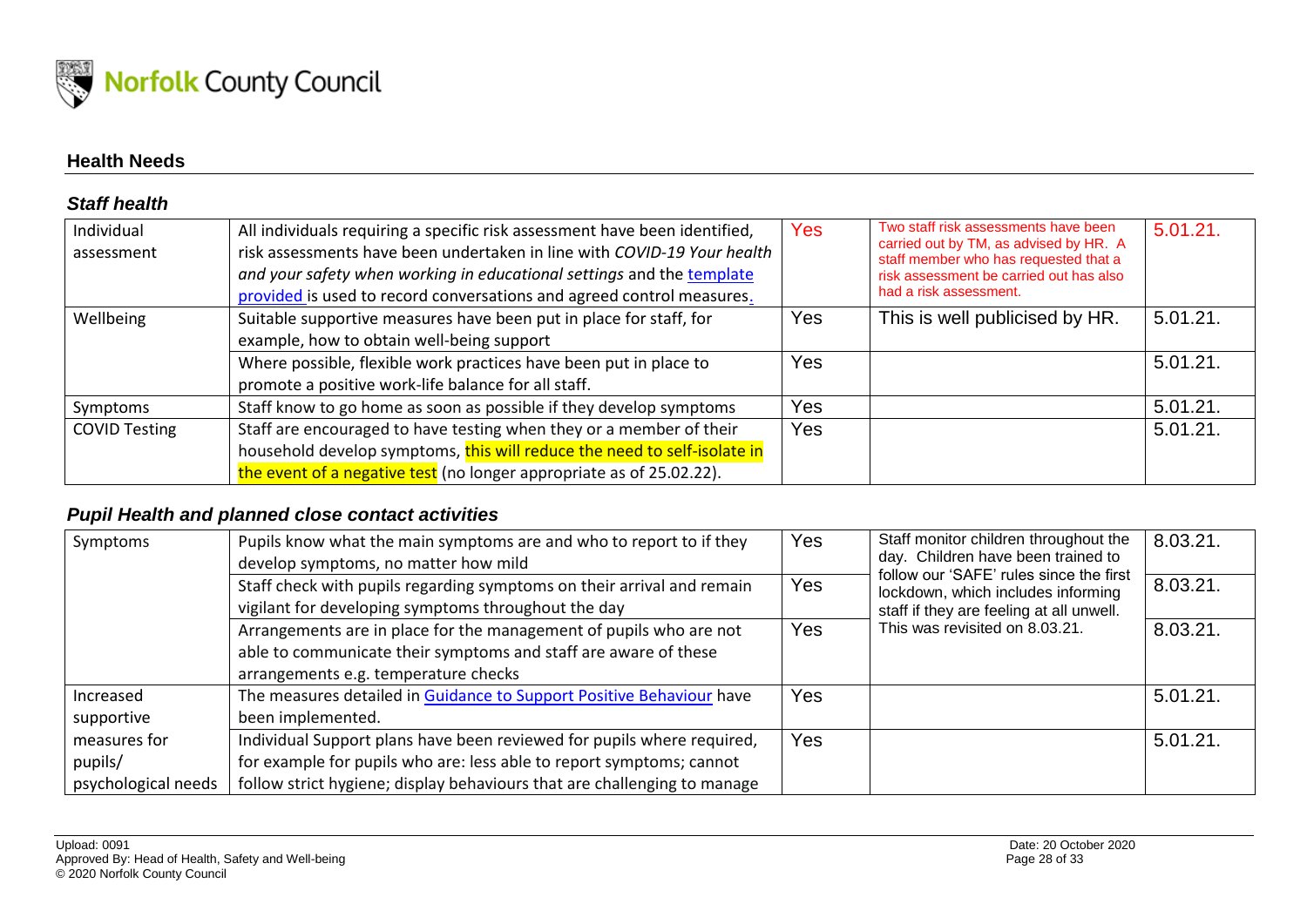

|                   | in the current context and require close contact tasks. Plans are agreed<br>with staff (parent and pupil where required).                                      |     |                                                                                                                                      |          |
|-------------------|----------------------------------------------------------------------------------------------------------------------------------------------------------------|-----|--------------------------------------------------------------------------------------------------------------------------------------|----------|
|                   |                                                                                                                                                                | Yes |                                                                                                                                      | 5.01.21. |
|                   | Support plans include:                                                                                                                                         |     |                                                                                                                                      |          |
|                   | Specific cleaning and disinfection requirements such as changing                                                                                               |     |                                                                                                                                      |          |
|                   | beds and wheelchairs.                                                                                                                                          |     |                                                                                                                                      |          |
|                   | Ensuring that staff increase their level of self-protection,                                                                                                   |     |                                                                                                                                      |          |
|                   | Ensure that the pupil is washing their hands before and after where<br>able to or is using skin friendly handwipes before and after                            |     |                                                                                                                                      |          |
|                   | Checking that the person does not have symptoms as detailed in the<br>compliance code.                                                                         |     |                                                                                                                                      |          |
|                   | Staff are aware of the required infection control measures and<br>understanding that the normal PPE that would have previously been used<br>is still required. | Yes |                                                                                                                                      | 5.01.21. |
| Pupil well-being, | Arrangements are in place to ensure that mental health and well-being                                                                                          | Yes | Regular welfare calls in place, and                                                                                                  | 5.01.21. |
| mental health and | difficulties for pupils as a result of their experiences while staying at                                                                                      |     | guidance given as necessary                                                                                                          |          |
| behaviour         | home. This may particularly be the case for vulnerable children, including                                                                                     |     | signposting parents and carers for                                                                                                   |          |
|                   | those with a social worker and young carers.                                                                                                                   |     | further support.                                                                                                                     |          |
|                   | Support will be provided for: pupils who need support to re-adjust to                                                                                          | Yes | The school's Student and Family                                                                                                      | 5.01.21. |
|                   | school, those who may be reluctant to return, those showing signs of<br>more severe anxiety and depression.                                                    |     | Support Team supports staff, pupils<br>and families in managing this.                                                                |          |
|                   | The existing arrangements will be followed for supporting students who                                                                                         | Yes | As above. A policy addendum is in place                                                                                              | 5.01.21. |
|                   | are distressed and where safeguarding issues come to light.                                                                                                    |     | for reporting safeguarding concerns<br>during lockdown where the in-school<br>procedures cannot be followed. All staff<br>are aware. |          |
|                   | Pupils are encouraged to understand that it is normal to experience                                                                                            | Yes | The school's SaFS Team                                                                                                               | 5.01.21. |
|                   | different reactions and are encouraged to discuss their questions and                                                                                          |     | supports staff, pupils and                                                                                                           |          |
|                   | concerns. It is important to contextualise these feelings as normal                                                                                            |     | families in managing this.                                                                                                           |          |
|                   | responses to an abnormal situation.                                                                                                                            |     |                                                                                                                                      |          |
|                   | Available resources are used to identify and support students and staff                                                                                        | Yes | As above.                                                                                                                            | 5.01.21. |
|                   | who exhibit signs of distress.                                                                                                                                 |     |                                                                                                                                      |          |
|                   | The training module on teaching about mental wellbeing, will be                                                                                                | Yes |                                                                                                                                      | 5.01.21. |
|                   | completed by those staff who require this.                                                                                                                     |     |                                                                                                                                      |          |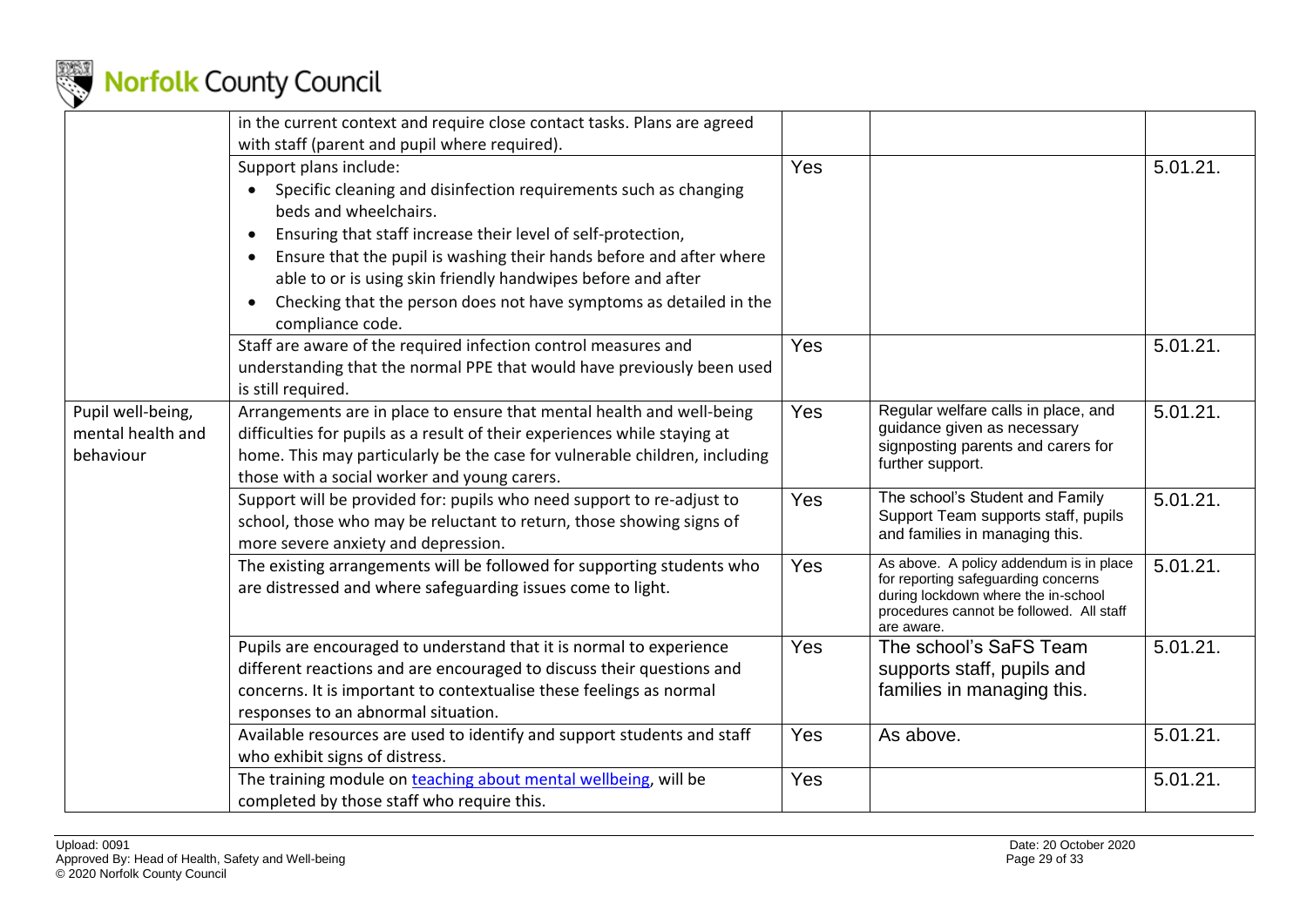

| Behaviour will be managed as it normally would in order to encourage | Yes | An addendum is in place for our         | $5.01.21$ . |
|----------------------------------------------------------------------|-----|-----------------------------------------|-------------|
| universal hygiene and new safety arrangements.                       |     | Behaviour Policy, this has been         |             |
|                                                                      |     | I shared with our children and parents. |             |

### **Communication and Involvement**

### *General Arrangements*

<span id="page-29-1"></span><span id="page-29-0"></span>

| General<br>Arrangements | Arrangements have been put in place to ensure communication and collaboration<br>between pupils, staff, staff representatives (e.g. unions) and parents.<br>Communication routes are publicised and have been formally planned.                                                                                     |                          |          |
|-------------------------|---------------------------------------------------------------------------------------------------------------------------------------------------------------------------------------------------------------------------------------------------------------------------------------------------------------------|--------------------------|----------|
|                         | The template letter (Communicating arrangements with parents and parent<br>engagement (primary and Early Years or Secondary Settings) has been completed<br>and sent to all parents/Carers, where required the setting has added additional<br>information that has been identified in this risk assessment.        | appropriate<br>No longer |          |
|                         | Parents have been communicated with regarding external wraparound care and<br>extra-curricular providers, outlining the measures to look out for and the guidance<br>for parents and carers has been shared to support their decision making                                                                        | NA.                      | 5.01.21. |
| <b>Visitors</b>         | Information about visitor arrangements are displayed in a suitable place where<br>necessary, including information about social distancing, hygiene and not attending<br>if the person has symptoms. Where possible this information is also shared on the<br>setting website or directly with visitors in advance. |                          |          |
| Communicating<br>safety | Site signage has been reviewed, referring to the following: temporary signs for<br>outside space                                                                                                                                                                                                                    | appropriate              |          |
| arrangements            | Site changes such as entrances and exits will be identified where required<br>Communication will include the use of recommended information on notice boards<br>and throughout the setting, for example, handwashing, key staff notices                                                                             | No longer                |          |
|                         | The arrangements that have been put in place have considered additional and<br>inclusive support measures where needed, for example, routes have been marked in<br>braille or with other meaningful symbols.                                                                                                        |                          |          |
|                         | Instructions have been given to all users of hand sanitiser to ensure that they allow<br>it to dry before going near to ignition sources or touching any surfaces as well as<br>How to hand rub.                                                                                                                    | Yes                      | 5.01.21. |
|                         | The COVID-19 Secure in 2020 notice is displayed to confirm that all<br>required measures have been implemented.                                                                                                                                                                                                     | Yes                      | 5.01.21. |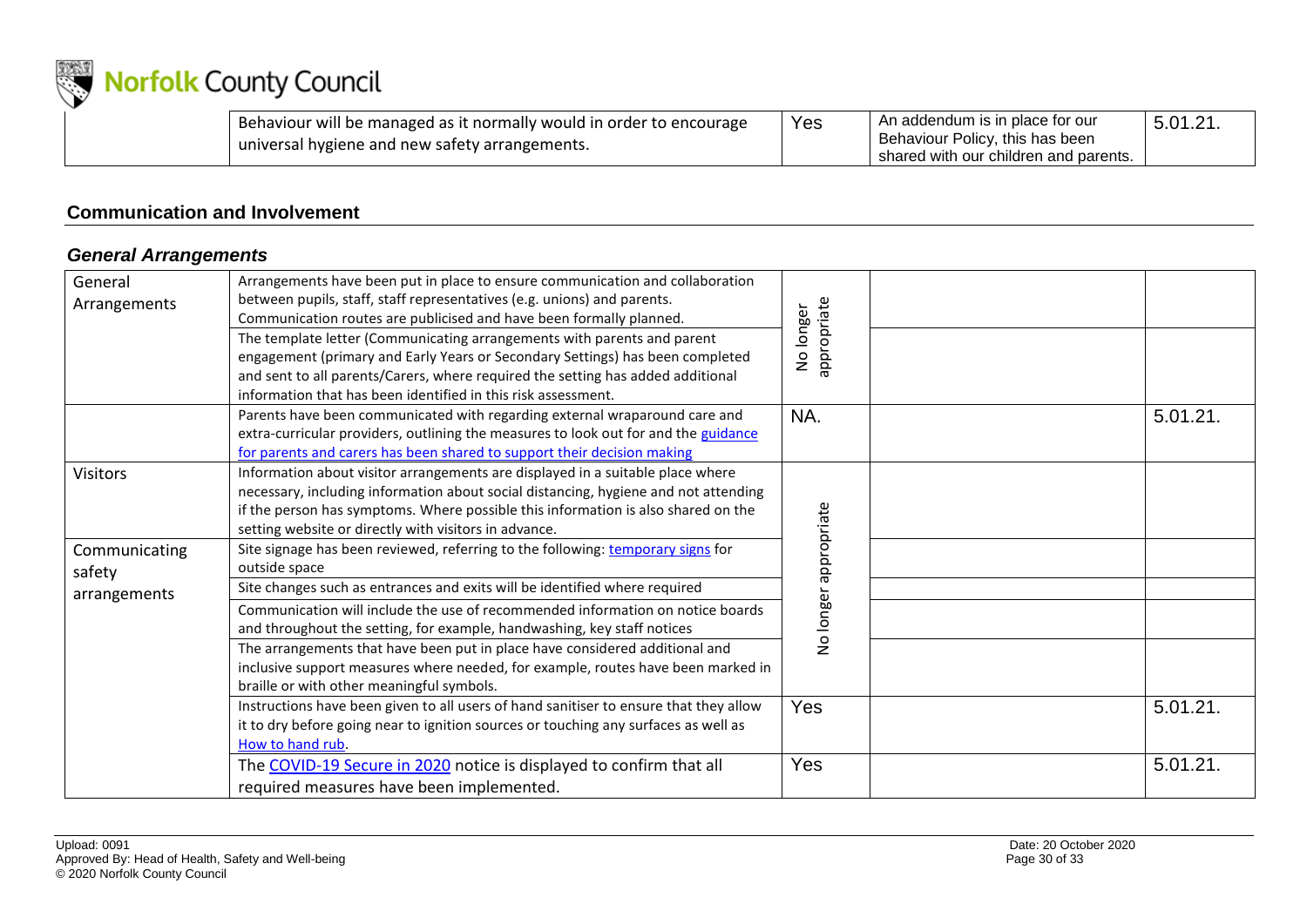

### *Staff Instruction*

<span id="page-30-0"></span>

| All staff instruction | Staff have been instructed on the nature of COVID-19 and its<br>transmission. The principles which are outlined in the compliance code<br>and the local arrangements in place have been discussed with all staff<br>and they have confirmed they understand the reason for the control<br>measures that are required. A record is maintained by the setting which<br>details all of the specific areas of instruction and training that have been<br>provided for all members of staff. | Yes |                                                                                                                                                                                    | 5.01.21. |
|-----------------------|-----------------------------------------------------------------------------------------------------------------------------------------------------------------------------------------------------------------------------------------------------------------------------------------------------------------------------------------------------------------------------------------------------------------------------------------------------------------------------------------|-----|------------------------------------------------------------------------------------------------------------------------------------------------------------------------------------|----------|
|                       | All staff have confirmed that they are confident in applying the control<br>measures identified in this assessment.                                                                                                                                                                                                                                                                                                                                                                     | Yes |                                                                                                                                                                                    | 5.01.21. |
|                       | Staff have received appropriate instructions in relation to the specific<br>measures that have been put in place in the setting (as detailed in this<br>assessment) prior to the recovery phase.                                                                                                                                                                                                                                                                                        | Yes |                                                                                                                                                                                    | 5.01.21. |
|                       | Staff have been advised that there is no need for anything other than<br>normal personal hygiene and washing of clothing following a day in<br>school.                                                                                                                                                                                                                                                                                                                                  | Yes | Parents and children too.                                                                                                                                                          | 8.03.21. |
|                       | Staff have been involved in the practical implementation of this guidance<br>(remotely where they are currently not in the setting).                                                                                                                                                                                                                                                                                                                                                    | Yes |                                                                                                                                                                                    | 5.01.21. |
|                       | Staff have been given the opportunity to discuss and resolve any<br>concerns that they have (prior to opening and during school activities).                                                                                                                                                                                                                                                                                                                                            | Yes | All staff have had the opportunity to<br>respond to all risk assessments and<br>updates of risk assessments.                                                                       | 5.01.21. |
|                       | Staff have received instruction in the actions to take if they or a member<br>of their household develops symptoms, how to arrange for testing and<br>will share test results as soon as they are available.                                                                                                                                                                                                                                                                            | Yes |                                                                                                                                                                                    | 5.01.21. |
|                       | Staff confirm they will follow instructions that they are provided as a<br>result of being advised to isolate through tracing arrangements.                                                                                                                                                                                                                                                                                                                                             |     | No longer appropriate, however, staff will be<br>advised to isolate for 5 days in the event of a<br>positive test, and then obtain two negative LFTs,<br>with 24 hours in-between. | 5.01.21. |
|                       | The setting has ensured that particular attention has been paid to<br>new/inexperienced staff, trainees and those with additional significant<br>role changes.                                                                                                                                                                                                                                                                                                                          | Yes |                                                                                                                                                                                    | 5.01.21. |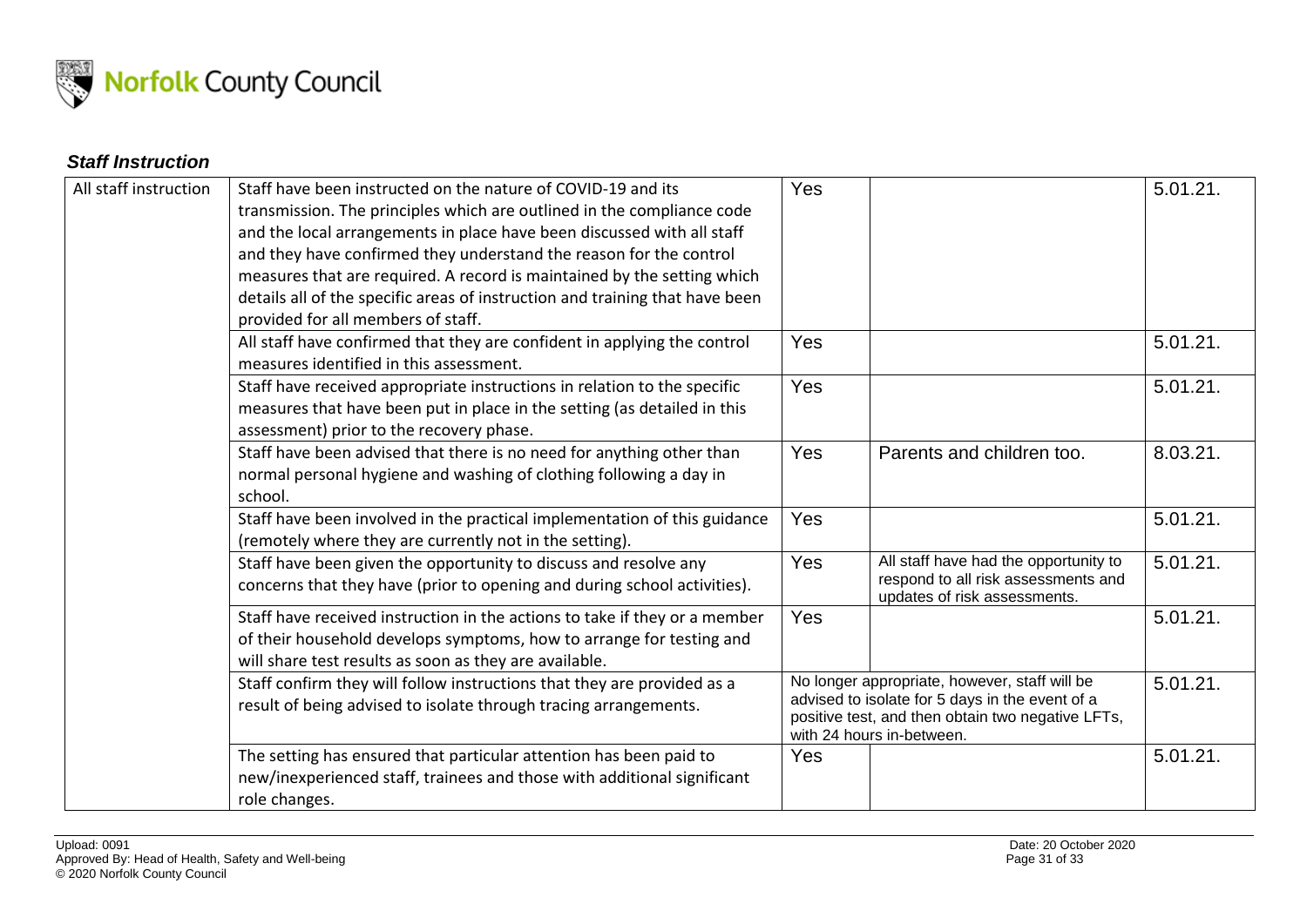

### *Offices and other work spaces*

| The following measures are applied where staff cannot work from home:<br>Furniture has been rearranged/marked as not to be used to prevent face to face<br>working and create separation to enable distancing of staff.<br>Rooms are well ventilated (see section on ventilation)<br>Staff are cohorted in consistent working groups<br>Unnecessary items have been removed to support effective cleaning of the area<br>Hot desking is avoided<br>desks near busy circulation spaces are not used<br>Shared equipment has been moved to reduce group mixing such as printer<br>location | Yes        | 5.01.21 |
|------------------------------------------------------------------------------------------------------------------------------------------------------------------------------------------------------------------------------------------------------------------------------------------------------------------------------------------------------------------------------------------------------------------------------------------------------------------------------------------------------------------------------------------------------------------------------------------|------------|---------|
| The following measures are implemented where the above measures cannot be<br>followed:<br>additional work spaces are be allocated where possible<br>sharing of workspace is minimised and workspaces are thoroughly cleaned<br>between users.<br>Consideration is given to individual risk assessments when considering who<br>occupies different workspaces and shared facilities<br>Screens are installed as a last resort                                                                                                                                                             | <b>Yes</b> | 5.01.21 |

### <span id="page-31-0"></span>*Planning for emergencies*

<span id="page-31-1"></span>

| Fire evacuation   | Fire assembly points have been reviewed to ensure that pupils do not<br>gather in groups, where required, separate assembly points have been | ate<br>longer<br>ō |          |
|-------------------|----------------------------------------------------------------------------------------------------------------------------------------------|--------------------|----------|
|                   | introduced in order to prevent large gatherings in one place.                                                                                |                    |          |
|                   | Fire drills that are carried out encourage social distancing.                                                                                |                    |          |
|                   | Staff and pupils understand that in an emergency they must leave                                                                             | ş<br>app           |          |
|                   | without delay                                                                                                                                |                    |          |
| First $aid - all$ | To support social distancing, staff will instruct an injured person about                                                                    | Yes                | 5.01.21. |
| settings          | what to do for minor injuries if it is age appropriate                                                                                       |                    |          |
|                   | Where close contact is required the first aider uses PPE as outlined in                                                                      | Yes                | 5.01.21. |
|                   | Personal Protective Equipment Guidance                                                                                                       |                    |          |